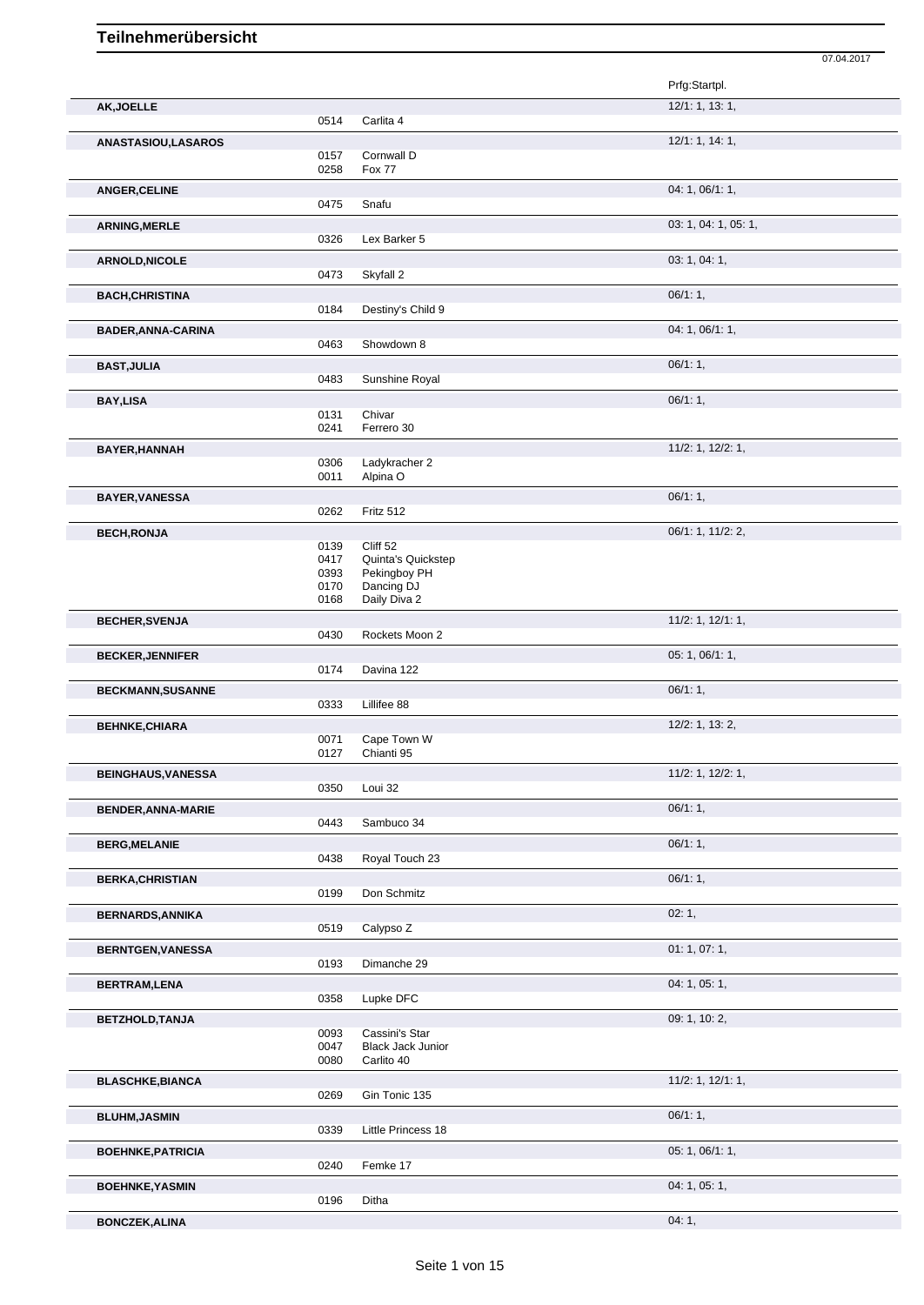|                               |              |                                        | Prfg:Startpl.                   |
|-------------------------------|--------------|----------------------------------------|---------------------------------|
|                               | 0489         | Top Lady 12                            |                                 |
| <b>BRANDT, LISA</b>           |              |                                        | 01:1,                           |
|                               | 0525         | Lord Ludwig V                          |                                 |
| <b>BRAUNISCH,LISA</b>         | 0332         | Lightfire 7                            | 03: 1, 04: 1,                   |
|                               |              |                                        |                                 |
| <b>BREHMEN, NADINE</b>        | 0202         | Dormeur <sub>2</sub>                   | 04: 1,                          |
| <b>BRELOER, KATRIN</b>        |              |                                        | 04:1,                           |
|                               | 0294         | Joy's Design                           |                                 |
| <b>BREUER, PATRICK</b>        |              |                                        | 08: 2, 09: 2, 13: 3, 14: 1,     |
|                               | 0409         | Quax 50                                |                                 |
|                               | 0152<br>0298 | Contiguana NT<br>La Guaira             |                                 |
|                               | 0121         | Charly 1580                            |                                 |
|                               | 0061<br>0150 | Call of Duty 3<br>Conner <sub>63</sub> |                                 |
|                               | 0297         | La Fleur 61                            |                                 |
|                               | 0449         | Santos 842                             |                                 |
|                               | 0223<br>0366 | Exact 10<br>Marta 3                    |                                 |
| <b>BREUER, SARINA</b>         |              |                                        | 06/1: 2, 08: 1,                 |
|                               | 0046         | <b>Big Albert</b>                      |                                 |
|                               | 0131         | Chivar<br>Waltraud 31                  |                                 |
|                               | 0499<br>0232 | Farah Diba 47                          |                                 |
|                               | 0445         | Samhain Grian                          |                                 |
|                               | 0508         | Zacony                                 |                                 |
| <b>BROEKER, JANINE</b>        | 0293         | Jolanda 40                             | 12/2: 1, 13: 1, 14: 1,          |
|                               |              |                                        | 05: 2, 06/1: 2,                 |
| <b>BRUECHER, KORNELIA</b>     | 0395         | Pepino 202                             |                                 |
|                               | 0432         | Rondo G                                |                                 |
| <b>BUCHNER, MELISSA</b>       |              |                                        | 04: 2, 06/1: 1,                 |
|                               | 0276<br>0477 | Gräfin Evita<br>Soteria                |                                 |
| <b>BUESCHER, NICO</b>         |              |                                        | 08: 1, 13: 1, 14: 1,            |
|                               | 0197         | Dolcetto 23                            |                                 |
|                               | 0130<br>0111 | Chili Chocolate 5<br>Cerafina 15       |                                 |
| <b>BUITINK, LARA LOUISA</b>   |              |                                        | 01:1,                           |
|                               | 0370         | Mia Bella 4                            |                                 |
| BULITZ, LIZ-ISABELL           |              |                                        | 11/1: 1, 12/1: 1, 13: 2, 14: 1, |
|                               | 0367         | Martello 19                            |                                 |
|                               | 0341         | Litttle Miss Muffet                    |                                 |
| <b>BURGER, JULIA</b>          | 0359         | Lusinga                                | 06/1:1,                         |
| <b>BUSCHE, NINA</b>           |              |                                        | $11/2$ : 1, $12/1$ : 1,         |
|                               | 0503         | Wilsberg 5                             |                                 |
| <b>BUSCHKY, TABEA VANESSA</b> |              |                                        | 03: 1, 04: 1, 07: 1, 11/2: 1,   |
|                               | 0476         | Sorry too cute                         |                                 |
| <b>BUSEN, FREDERIKE</b>       |              |                                        | 06/1:1,                         |
|                               | 0516         | Bacardi Breezer 3                      |                                 |
| <b>CHALLAN, SALOME</b>        | 0527         | Danko                                  | 01:1,                           |
|                               |              |                                        | 04:1,                           |
| <b>CLAASSEN, VERENA</b>       | 0262         | Fritz 512                              |                                 |
| <b>CONRAD, CAROLIN</b>        |              |                                        | 07: 1, 11/1: 1,                 |
|                               | 0145         | Con Gina                               |                                 |
|                               | 0149         | <b>Condors Grace</b>                   |                                 |
| <b>CRNADAK, VANESSA</b>       |              |                                        | 06/1:1,                         |
|                               | 0088         | Carry Boy 3                            |                                 |
| <b>DACH, CASEY SOPHIE</b>     | 0065         | Cameloth 2                             | 12/1: 1, 13: 1, 14: 1,          |
| <b>DAHLHAUS, CHRISTIANE</b>   |              |                                        | 10: 1, 12/2: 1,                 |
|                               | 0005         | Aesoka Tano                            |                                 |
| DAHLHAUS, MARLENE             |              |                                        | 07: 1, 11/1: 1,                 |
|                               | 0411         | Quentchen 4                            |                                 |
| DANNENBERG, LYNN              |              |                                        | 01:1,                           |
|                               | 0147         | Concreta                               |                                 |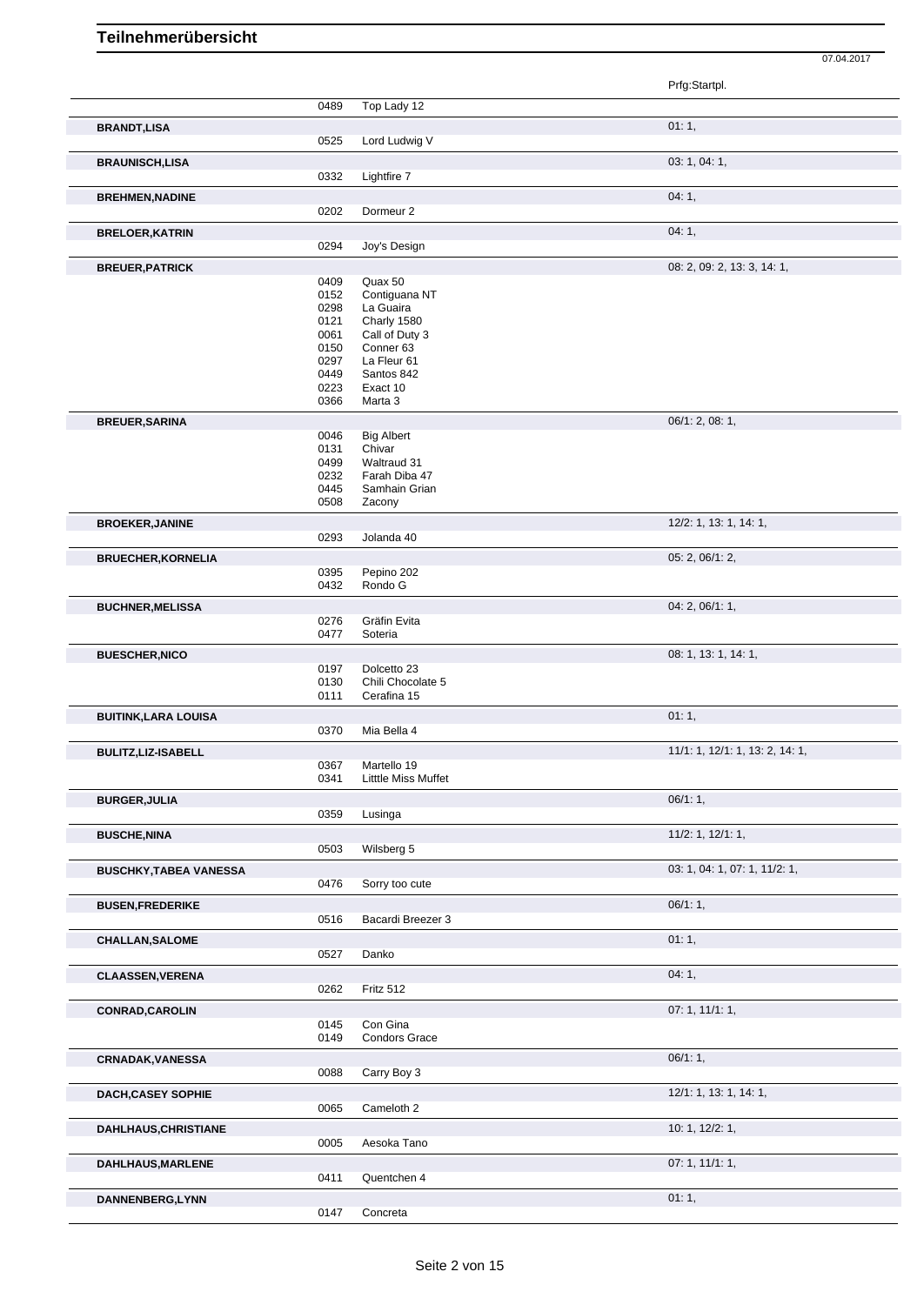Prfg:Startpl. **DELHAES,MADELEINE-DESIREE** 06/1: 1, 0208 Dynamic-Personality<br>0239 Felicitas 199 0239 Felicitas 199<br>0246 Fireflies Mira **Fireflies Mirage DETHMANN,STELLA-JO** 0283 Heiderhofs Baroness **CONSISTING 1999** 06/1: 1, Heiderhofs Baroness **DIDZOLEIT,NOÈLLE** 07: 1, 11/2: 1, 0349 Louci **DIESING,SANDRA** 12/2: 1, 13: 1, 14: 1, 0128 Chicco 387 **DISTELL-SCHUBERT,DIANA** 06/1: 1, 0195 Dionne 2 **EL TABAKH,MARYEM** 10: 1, 12/1: 1, 13: 1, 14: 1, 0106 Cecil 17 **ERBER,JANINA** 06/1: 1, 0364 Manilo 06/1: 1, 0364 Manilo 06/1: 1, 06/1: 1, 06/1: 1, 06/1: 1, 0364 Manilo 05/1: 1, 0364 Manilo 05/1: 1, 0364 Manilo 05/1: 1, 0364 Manilo 05/1: 0.000 Manilo 05/1: 0.000 Manilo 0.000 Manilo 0.0 Manilo **ERBRECHT, DENISE** 0131 Chivar 0131 Chivar 0131 Chivar 06/1: 1, 08: 1, 10: 1, 11/2: 2, 12/1: 1, Chivar 0061 Call of Duty 3 0449 Santos 842<br>0241 Ferrero 30 Ferrero 30 **ERDOES,CARLOTTA** 03: 1, 04: 1, 0357 Luna 1340 0227 Faible 112 **ESCH,STEFANIE** 1, 12/1: 1, 12/1: 1, 12/1: 1, 12/1: 1, 12/1: 1, 12/1: 1, 12/1: 1, 12/1: 1, 12/1: 1, 12/1: 1, 12/1: 1, 12/1: 1, 12/1: 1, 12/1: 1, 12/1: 1, 12/1: 1, 12/1: 1, 12/1: 1, 12/1: 1, 12/1: 1, 12/1: 1, 12/1: 1, 12/1: 0296 King George 23<br>0412 Qui-Rousso Qui-Rousso **ESSER,KATRIN** 06/1: 2, 0115 Chap 59 **ESTER,MELISSA** 08: 1, 09: 1, 13: 1, 0502 Wilbie<br>0010 Alice S 0010 Alice Spring Power<br>0053 Cagliostra E 0053 Cagliostra E<br>0097 Cate for Will Cate for William **EWERS, JANA** 13: 1, 2004 13: 1, 2006 13: 1, 2006 13: 1, 2006 13: 1, 2006 13: 1, 2006 13: 1, 2006 13: 1, 2006 13: 1, 2006 13: 1, 2006 13: 1, 2007 13: 1, 2007 13: 1, 2007 13: 1, 2007 13: 1, 2007 13: 1, 2007 13: 1, 2007 13: Sigis Flip **FASSBENDER,MYRIAM** 13: 2, 0317 Lazlo 16<br>0019 Anakond Anakonda 50 **FAULENBACH,NADJA** 12/2: 1, 13: 1, 13: 1, 13: 1, 13: 1, 13: 1, 13: 1, 13: 1, 13: 1, 13: 1, 13: 1, 13: 1, 13: 1, 1 0313 Late Chance<br>0230 Fantasy 107 Fantasy 107 **FELTENS,MELANIE** 05: 2, 0056 Calestino<br>0229 Famous F Famous Black **FINKELNBURG,CARINA** 03: 1, Dancing DJ **FISCHER,ANTJE** 04: 1, 0113 Chakir 2 **FISCHER, HANNAH-JULIENNE** 0192 Dieter 41 06: 1, 06/1: 1, 06/1: 1, 11/1: 1, 13: 1, Dieter 41 **FLOCKE, JILL 14: 1, 2008 14: 1, 2008 14: 1, 2008 14: 1, 2008 14: 1, 2008 14: 1, 2008 14: 1, 2008 14: 1, 2008 14: 1, 2008 14: 1, 2008 14: 1, 2008 14: 1, 2008 14: 1, 2008 14: 1, 2008 14: 1, 2008 14: 1, 2008 14: 1, 2008 14:** 0162 Credo's Campinos 0051 Cadentis 0012 Amacello 2<br>0497 Vigo As Vigo As **FLOHR, MATTHIAS** 13: 1, 14: 1, 0157 Cornwall D **FOERSTER, JOLINA** 0201 Donna Littchen 5 03: 2, 04: 1, 07: 2, 11/1: 1, 0201 Donna Littchen 5<br>0178 Dellvue 0178 Dellvue<br>0294 Joy's De Joy's Design **FOERTSCH, SABINE** 11/2: 1, 12/1: 1, 12/1: 1, 12/1: 1, 12/1: 1, 12/1: 1, 12/1: 1, 12/1: 1, 12/1: 1, 12/1: 1, 12/1: 1, 12/1: 1, 12/1: 1, 12/1: 1, 12/1: 1, 12/1: 1, 12/1: 1, 12/1: 1, 12/1: 1, 12/1: 1, 12/1: 1, 12/1: 1, 12/1: 0160 Counfee<br>0214 Elio 2 0214 Elio 2<br>0321 Lenno 0321 Lennox 212<br>0363 Malleea Malleea **FORNDRAN,JULIA** 08: 1, 09: 1, 12/2: 1, 13: 1, 09: 1, 12/2: 1, 13: 1, 09: 1, 12/2: 1, 13: 1, 09: 1, 12/2: 1, 13: 1,

<sup>0125</sup> Checkpoint Charlie 3<br>0094 Castell de Fetan Castell de Fetan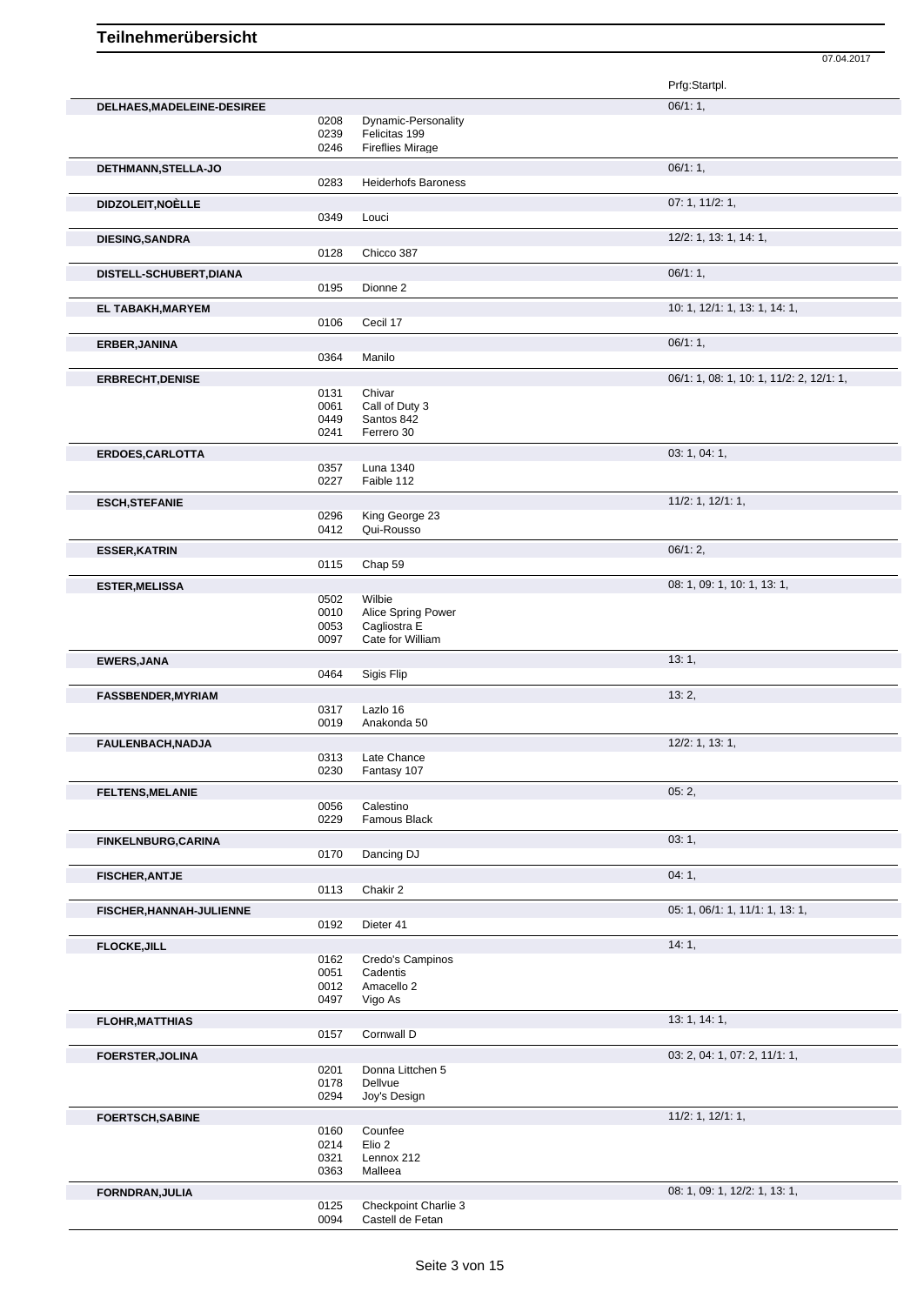|                            |              |                            | 07.04.2017                                       |
|----------------------------|--------------|----------------------------|--------------------------------------------------|
|                            |              |                            | Prfg:Startpl.                                    |
| <b>FOX,LISA</b>            |              |                            | 06/1:1,                                          |
|                            | 0423         | Riccina di Grazia B        |                                                  |
| FRANGENBERG, HELMUT        | 0132         | Cicero 89                  | $11/2$ : 1, $12/1$ : 1,                          |
| FRANKEN, KATRIN            |              |                            | 11/2: 2, 12/1: 2,                                |
|                            | 0003         | A Sweety Pie               |                                                  |
|                            | 0256         | For Fun 56                 |                                                  |
| FRATINI-EGGERS, CHRISTIANE |              |                            | 13:1,                                            |
|                            | 0114         | Chantal 295                |                                                  |
| FRESE, ANGELA              |              |                            | 04: 1, 07: 2, 11/2: 1,                           |
|                            | 0288<br>0069 | Hornets Sturm<br>Cantura 7 |                                                  |
| FREUDENHAMMER, MATHEA      |              |                            | 11/2:1,                                          |
|                            | 0109         | Celeste 33                 |                                                  |
| <b>FRIEDERICHS, NINA</b>   |              |                            | 06/1:1,                                          |
|                            | 0172         | Dark Chocolate 13          |                                                  |
| FRIEDL, TOM                |              |                            | 03: 1, 04: 1, 05: 1,                             |
|                            | 0242         | Figo 68                    |                                                  |
| FRIEMANN, LETITIA          |              |                            | 01:1,                                            |
|                            | 0525         | Lord Ludwig V              |                                                  |
| <b>FROEMMING, SABINE</b>   |              |                            | 05: 1, 06/1: 1,                                  |
|                            | 0469         | Sir Lawrence 2             |                                                  |
|                            | 0399         | Pico 147                   |                                                  |
| <b>FUCHS, CHRISTIANE</b>   |              |                            | 12/2: 1, 13: 1,                                  |
|                            | 0282         | Hector Barbossa            |                                                  |
| GARCIA-GONZALEZ, CARINA    | 0251         | Flash 265                  | $11/2$ : 1, $12/1$ : 1,                          |
|                            |              |                            |                                                  |
| <b>GECK, CARINA</b>        |              |                            | 04: 1, 05: 1, 06/2: 1, 12/1: 1, 13: 1, 14:<br>1, |
|                            | 0024         | Armany 9                   |                                                  |
| <b>GEHRKE, SABRINA</b>     |              |                            | $11/2$ : 1, $12/1$ : 1,                          |
|                            | 0323         | Leona 82                   |                                                  |
| GELBACH, KARSTEN-ALEXANDER |              |                            | 10:1,                                            |
|                            | 0355         | Lukas 914                  |                                                  |
|                            | 0156         | Corinessa 10               |                                                  |
|                            | 0416<br>0415 | Quincy G 2<br>Quickstep G  |                                                  |
| <b>GERFER, ANNALENA</b>    |              |                            | 06/2:1,                                          |
|                            | 0026         | Athena vh Winkenshof Z     |                                                  |
| <b>GERHARDS, MIRIAM</b>    |              |                            | 05:1,                                            |
|                            | 0379         | Nestor 85                  |                                                  |
|                            | 0395         | Pepino 202                 |                                                  |
| <b>GIDEON, LUCA LUCY</b>   |              |                            | 04:2,                                            |
|                            | 0054<br>0511 | Caja 28<br>Zurcidor        |                                                  |
|                            |              |                            |                                                  |
| <b>GIERING, JANA</b>       | 0194         | Dimea                      | 04:1,                                            |
|                            |              |                            |                                                  |
| GIESENKAEMPER, LAURA       | 0226         | Fabrice 60                 | 06/2:1,                                          |
| <b>GLEIBS, VIKTORIA</b>    |              |                            | 06/2:2,                                          |
|                            | 0201         | Donna Littchen 5           |                                                  |
|                            | 0178         | Dellvue                    |                                                  |
|                            | 0294         | Joy's Design               |                                                  |
| <b>GOETZ, CHRISTINA</b>    |              |                            | 05:1,                                            |
|                            | 0408         | Quanto 17                  |                                                  |
| <b>GOLLER, JANA</b>        |              |                            | 03: 2, 04: 2,                                    |
|                            | 0342<br>0231 | Lloyd W<br>Fantomas W      |                                                  |
|                            |              |                            | 13:1,                                            |
| <b>GORNICK, KIMBERLY</b>   | 0023         | Arlato                     |                                                  |
|                            |              |                            | 07:1,                                            |
| <b>GRIES, ANTJE</b>        | 0360         | Maccardi                   |                                                  |
| <b>GRIES, LENE</b>         |              |                            | 02:1,                                            |
|                            | 0268         | Gilbert 51                 |                                                  |
| <b>GRIES,LOTTE</b>         |              |                            | 03:1,                                            |
|                            | 0360         | Maccardi                   |                                                  |
|                            |              |                            |                                                  |
| <b>GRIES, SIMON</b>        |              |                            | 08: 1, 09: 1,                                    |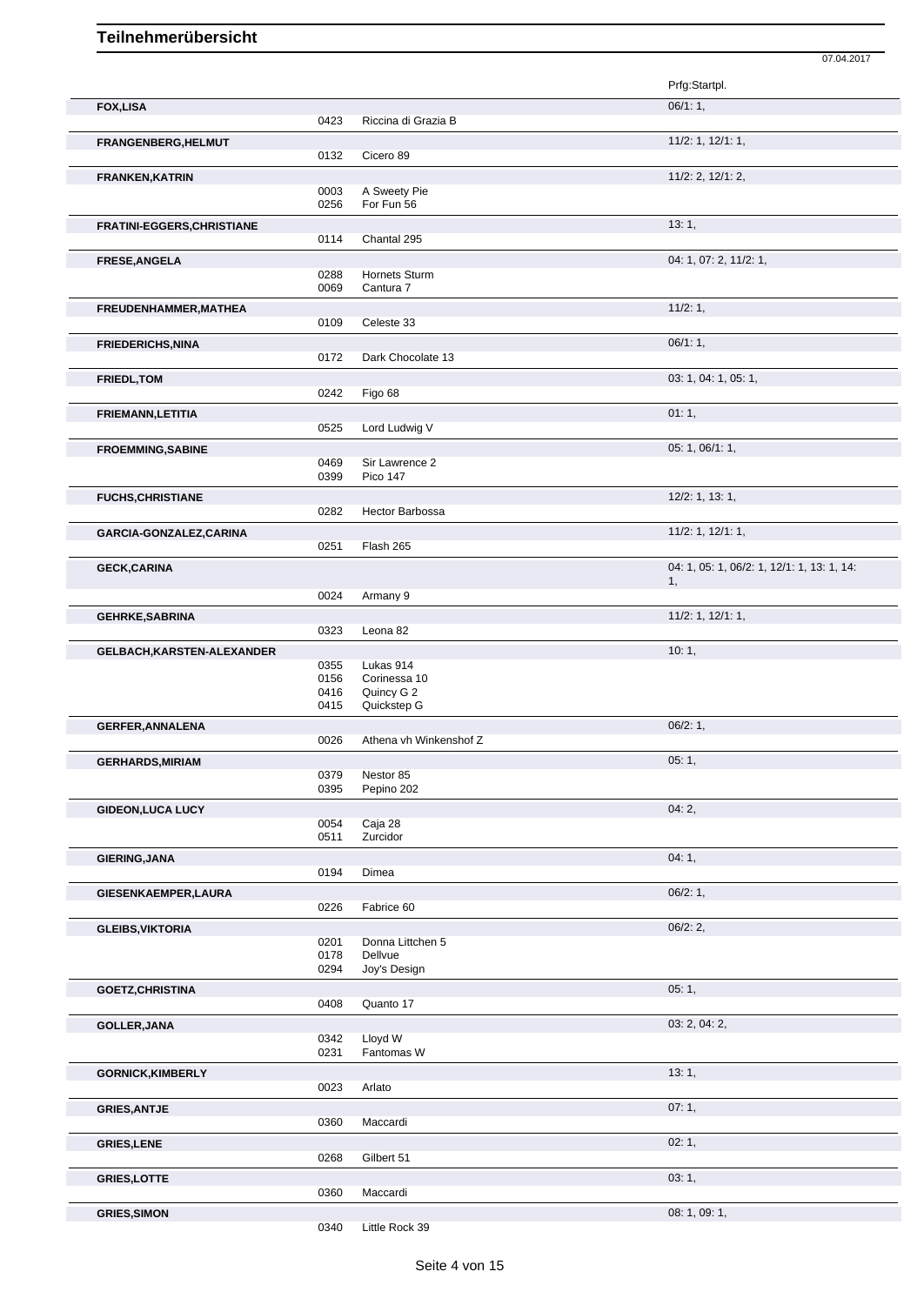|                                   |              |                                      | Prfg:Startpl.                     |
|-----------------------------------|--------------|--------------------------------------|-----------------------------------|
| <b>GRISCHKE, SINA</b>             |              |                                      | 06/2: 1, 11/1: 1, 12/1: 1, 13: 1, |
|                                   | 0369         | Merina N                             |                                   |
|                                   | 0455         | Schalimar xx 6                       |                                   |
| <b>GROSSE-ALLERMANN, KAROLINE</b> | 0247         | First Lady Love                      | $06/2:1$ ,                        |
|                                   |              |                                      | 04: 1, 05: 1,                     |
| <b>GRUSZIEN, JEANETTE</b>         | 0386         | Olala S                              |                                   |
| <b>HAAN DR., MICHAEL</b>          |              |                                      | 12/2: 1, 13: 1,                   |
|                                   | 0037         | Beethoven's Sinfonie                 |                                   |
|                                   | 0327<br>0368 | Lexington MH<br>Mercedes 121         |                                   |
|                                   | 0151         | Constellium                          |                                   |
| HAAN, JANNE-MALIN                 |              |                                      | 11/1: 3, 12/1: 3,                 |
|                                   | 0041         | Bella Donna 49                       |                                   |
|                                   | 0037<br>0327 | Beethoven's Sinfonie<br>Lexington MH |                                   |
|                                   | 0368         | Mercedes 121                         |                                   |
|                                   | 0014         | Amaretto 281                         |                                   |
| <b>HACET, JACQUELINE</b>          | 0389         | Pampusch                             | 06/2:1,                           |
|                                   |              |                                      | 11/1: 2, 12/1: 2, 14: 1,          |
| HACKENBERG, LAURA                 | 0107         | Cedric 50                            |                                   |
|                                   | 0275         | Goldis Fox                           |                                   |
| HACKENBROCH, ALEXANDRA            |              |                                      | 13:1,                             |
|                                   | 0267         | Geronimo Light                       |                                   |
| <b>HAEBEL, STINA</b>              | 0336         | Lisalotta 4                          | 08: 1, 09: 1,                     |
|                                   |              |                                      |                                   |
| <b>HAHN, SILKE</b>                | 0452         | Sayyid Arreeh                        | 07:1,                             |
| <b>HAMACHER, DANA</b>             |              |                                      | 04:1,                             |
|                                   | 0255         | For Fun 50                           |                                   |
| <b>HANSEN, SABINE</b>             |              |                                      | 06/2:1,                           |
|                                   | 0434         | Ronja 2212                           |                                   |
| <b>HARDENBICKER, PIA</b>          |              |                                      | 11/1: 1, 12/1: 1,                 |
|                                   | 0484         | Suri 19                              |                                   |
| <b>HARDT, RONJA</b>               | 0006         | Aiga 5                               | 05: 1, 11/1: 1,                   |
| <b>HARZ, ROBIN</b>                |              |                                      | 12/1: 1, 13: 1,                   |
|                                   | 0513         | Carma 4                              |                                   |
| <b>HASENBURG, SOPHIA</b>          |              |                                      | 03:1,                             |
|                                   | 0492         | Unique af Norholm RVW                |                                   |
| <b>HAUKE, MIRIAM</b>              | 0444         | Sambuko                              | 06/2:1,                           |
|                                   |              |                                      |                                   |
| <b>HEGEMANN, ANTJE</b>            | 0442         | Safira H                             | 04:1,                             |
| <b>HEGEMANN,REIK</b>              |              |                                      | 13:1,                             |
|                                   | 0442         | Safira H                             |                                   |
| <b>HEIDELMANN,LENA</b>            |              |                                      | 04: 1, 05: 1,                     |
|                                   | 0265         | Fynn-Firlefanz                       |                                   |
| <b>HEIDER, WILHELM</b>            |              |                                      | 09: 1, 10: 1,                     |
|                                   | 0104         | Cayado H                             |                                   |
| HELLER, JUDITH                    | 0029         | Bailando 44                          | 07:1, 11/1:1,                     |
| <b>HEMPE, JUDITH</b>              |              |                                      | $11/2$ : 1, $12/1$ : 1,           |
|                                   | 0118         | Charleston J                         |                                   |
| <b>HENSEL, ANGELINA</b>           |              |                                      | 08:1,09:1,                        |
|                                   | 0015         | Amazing Grace AH                     |                                   |
| <b>HERMANNS, JENNIFER</b>         |              |                                      | $11/2$ : 1, $12/2$ : 1,           |
|                                   | 0348         | Lorenzo Cinzano                      |                                   |
| <b>HERMES, MIA</b>                | 0521         | Monopoly                             | 01:1,                             |
| <b>HERRGUTH, FRITZ HENRIK</b>     |              |                                      | 07:1,                             |
|                                   | 0187         | Deydoo L                             |                                   |
| <b>HERZOG,LEA</b>                 |              |                                      | 04: 1, 05: 1, 11/1: 1, 14: 1,     |
|                                   | 0330         | Liesbeth Leana                       |                                   |
| HEUPEL, JENNY                     |              |                                      | $11/2$ : 1, $12/1$ : 1,           |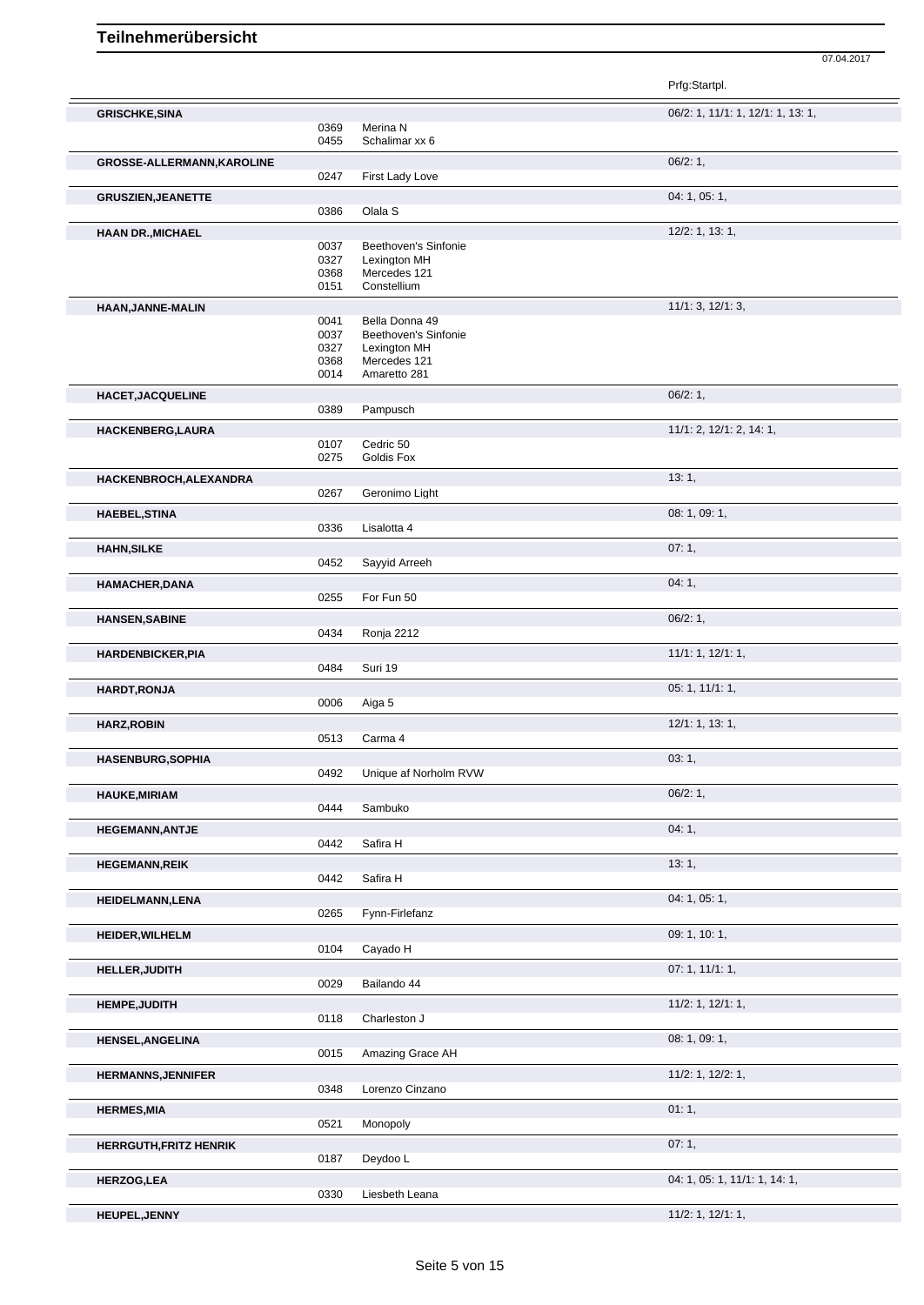|                            |              |                                          | Prfg:Startpl.            |
|----------------------------|--------------|------------------------------------------|--------------------------|
|                            | 0343         | Loco Lyostro                             |                          |
| HEUTER, FRANCA-LUISA       |              |                                          | 03: 1, 04: 1,            |
|                            | 0057         | Calico Clay<br>Ferrero 30                |                          |
|                            | 0241         |                                          |                          |
| <b>HIHN, SYLVIA</b>        | 0218         | Erbprinz 38                              | 06/2:1,                  |
|                            |              |                                          |                          |
| HILLEBRANDT, MARIE         | 0073         | Capt'n Hugo                              | 11/1: 1, 12/1: 1, 13: 1, |
|                            |              |                                          |                          |
| <b>HIPPLER, KAROLIN</b>    | 0302         | Ladron 6                                 | 05: 1, 06/2: 1,          |
|                            | 0301         | Ladina W                                 |                          |
| <b>HOCHSTEIN, LAURA</b>    |              |                                          | 04: 1, 11/2: 1, 12/1: 1, |
|                            | 0309         | Lafayette AS                             |                          |
| HOEHFELD, ELENA            |              |                                          | 05: 1, 06/2: 1,          |
|                            | 0066         | Campari 306                              |                          |
| <b>HOELKER, LILLI</b>      |              |                                          | 01:1,                    |
|                            | 0268         | Gilbert 51                               |                          |
| HOFFSTADT, FABIENNE        |              |                                          | 04: 1, 05: 1, 07: 1,     |
|                            | 0393         | Pekingboy PH                             |                          |
| <b>HOFMANN, PHILIP</b>     |              |                                          | 12/1: 1, 13: 1,          |
|                            | 0281         | Hancock 4                                |                          |
| <b>HOLSTEIN, TINA</b>      |              |                                          | $11/2$ : 1, 12/1: 1,     |
|                            | 0222         | Esteban 19                               |                          |
| <b>HOMMES,LAURA</b>        |              |                                          | $11/2$ : 1, $12/1$ : 1,  |
|                            | 0134         | Cinon                                    |                          |
| <b>HONSCHEID, ELENA</b>    |              |                                          | 06/2:1,                  |
|                            | 0397         | Peter Pan 154                            |                          |
| <b>HOPFF, ANN-SOPHIE</b>   |              |                                          | 06/2:1,                  |
|                            | 0400         | Pikatchu 15                              |                          |
| HOPPE, MADELEINE           |              |                                          | 11/1: 1, 12/2: 2, 13: 1, |
|                            | 0266         | Gentle Giant 13                          |                          |
|                            | 0155         | Coradina 13                              |                          |
|                            |              |                                          |                          |
| <b>HORN, JASMIN</b>        |              |                                          | 12/2: 1, 13: 1, 14: 1,   |
|                            | 0279         | Grascolina                               |                          |
| <b>HORSTMANN, DENNIS</b>   |              |                                          | 09: 1, 10: 1,            |
|                            | 0142         | Colette 116                              |                          |
|                            | 0055         | Cala Pi 3                                |                          |
| <b>HUELSER, ISABEL</b>     |              |                                          | 03: 1, 04: 2, 07: 1,     |
|                            | 0378<br>0133 | Nero Star<br>Cincinnati W                |                          |
|                            |              |                                          |                          |
| <b>IHRIG, MEIKE</b>        | 0421         | Rasputin MK                              | 11/2: 1, 12/1: 2, 13: 1, |
|                            | 0377         | Naomi 382                                |                          |
| <b>ILLIGENS, FRANKA</b>    |              |                                          | 04:1,                    |
|                            | 0171         | Dante 128                                |                          |
| IRLE, REBEKKA              |              |                                          | $11/2$ : 2, $12/2$ : 1,  |
|                            | 0290         | lvy 14                                   |                          |
|                            | 0013         | Amaretto 275                             |                          |
| <b>ISMAEL AHMED, CATJA</b> |              |                                          | 04:1,                    |
|                            | 0425         | Riposte 2                                |                          |
| JAEGER, LANA-LUISA         |              |                                          | 03: 1, 07: 1, 11/1: 1,   |
|                            | 0021         | Aragon 341                               |                          |
| <b>JAHN, VANESSA</b>       |              |                                          | 04: 1, 05: 1,            |
|                            | 0437         | Royal Magic 20                           |                          |
| JANSEN, KATJA              |              |                                          | 13: 2, 14: 1,            |
|                            | 0391<br>0039 | Pedro 1022<br>Belapharm's Chin Chin I.B. |                          |
|                            | 0431         | Rocking Gambler G                        |                          |
| JUENGST, JANA              |              |                                          | 11/2: 2, 12/2: 1, 14: 1, |
|                            | 0211         | Ebony 86                                 |                          |
|                            | 0018         | Amy 289                                  |                          |
| <b>JUNG, SABRINA</b>       |              |                                          | 06/2:1,                  |
|                            | 0310         | Lampart 4                                |                          |
| <b>JUNGA, HELEN</b>        |              |                                          | 02:1,                    |
| JUNGA, MEREL               | 0519         | Calypso Z                                | 02:1,                    |

07.04.2017

0519 Calypso Z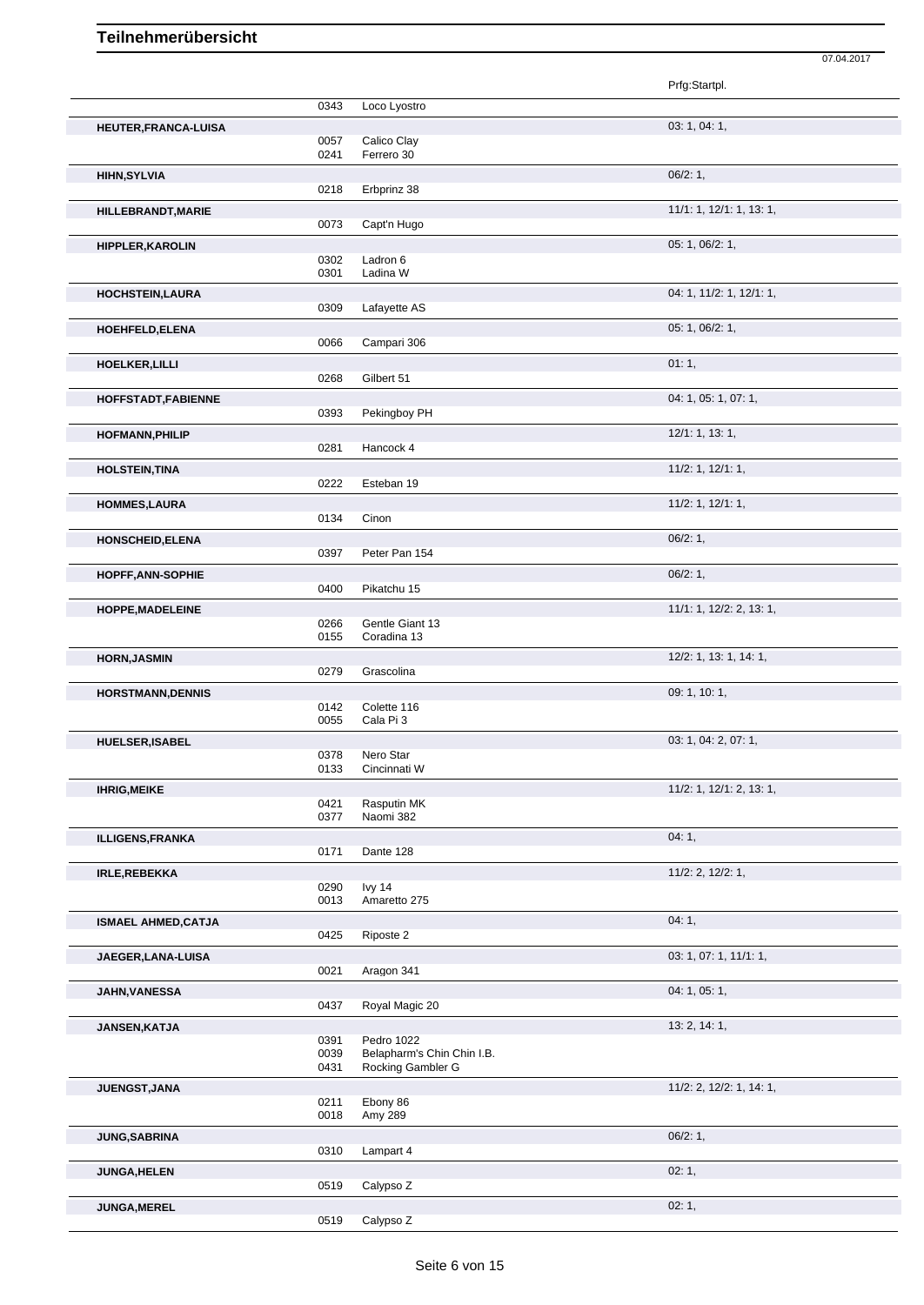07.04.2017

|                            |              |                                             | Prfg:Startpl.                          |
|----------------------------|--------------|---------------------------------------------|----------------------------------------|
| KAEMPF, JANA-MARIE         | 0074         | Captain Celestro                            | 13:1,                                  |
|                            |              |                                             | 06/2:1,                                |
| <b>KALOW, MELANIE</b>      | 0052         | Caetano 5                                   |                                        |
|                            | 0439         | Rubingold 2                                 |                                        |
| <b>KARTHAUS, ANDRE</b>     |              |                                             | 13:1,                                  |
|                            | 0161         | Count Gino                                  |                                        |
| KAUSEMANN, ANIKA           |              |                                             | 13: 1, 14: 1,                          |
|                            | 0096<br>0045 | Cate 8<br>Berolina 29                       |                                        |
|                            | 0077         | Carice 2                                    |                                        |
|                            | 0238         | Felice 57                                   |                                        |
|                            | 0365         | Marry Poppins 4                             |                                        |
| KAUSEMANN, JAQUELINE       | 0096         | Cate 8                                      | 11/2: 1, 12/2: 1, 13: 1, 14: 1,        |
|                            | 0045         | Berolina 29                                 |                                        |
|                            | 0238         | Felice 57                                   |                                        |
|                            | 0365         | Marry Poppins 4                             |                                        |
| KAUSEMANN, MICHELLE        |              |                                             | $11/2$ : 1, 12/1: 1, 14: 1,            |
|                            | 0096<br>0045 | Cate 8<br>Berolina 29                       |                                        |
|                            | 0077         | Carice 2                                    |                                        |
|                            | 0238         | Felice 57                                   |                                        |
| <b>KELLER, JULIA</b>       |              |                                             | 05: 1, 06/2: 1,                        |
|                            | 0344         | Lolke F                                     |                                        |
| <b>KEMP,SARAH</b>          |              |                                             | 12/1: 1, 13: 1, 14: 1,                 |
|                            | 0110         | Cera 52                                     |                                        |
| <b>KEMPER, KATHRIN</b>     |              |                                             | 06/2:1,                                |
|                            | 0467         | <b>Sina 463</b>                             |                                        |
| <b>KERSTEN, NISHA LENA</b> | 0158         | Cosario 2                                   | 06/2: 1, 11/2: 1, 12/1: 1, 14: 1,      |
|                            | 0152         | Contiguana NT                               |                                        |
| <b>KEUTHAGE, DIANA</b>     |              |                                             | 04: 1, 05: 1, 06/2: 1, 11/1: 1,        |
|                            | 0280         | Grenzhoehes Morellino                       |                                        |
| KIEFFER, CHARLOTTE         |              |                                             | 06/2:1,                                |
|                            | 0517         | Dreamy OLD                                  |                                        |
|                            | 0518         | Fleur 389                                   |                                        |
| <b>KLAPDOR, JOLINA</b>     | 0041         | Bella Donna 49                              | 11/1: 1, 12/1: 1,                      |
|                            | 0037         | Beethoven's Sinfonie                        |                                        |
|                            | 0396         | Pershing 29                                 |                                        |
|                            | 0368<br>0014 | Mercedes 121<br>Amaretto 281                |                                        |
|                            |              |                                             | 12/1: 1, 13: 1,                        |
| <b>KLEIN, CAROLIN</b>      | 0146         | Conan 34                                    |                                        |
| <b>KLEIN, PIA</b>          |              |                                             | $06/2:1$ ,                             |
|                            | 0319         | Legolas 146                                 |                                        |
| KLOCK, CHARLOTTE-ELISABETH |              |                                             | 03:1,                                  |
|                            | 0177         | Delea 2                                     |                                        |
| <b>KLOSE, FREDERIKE</b>    |              |                                             | 12/2: 1, 13: 1, 14: 1,                 |
|                            | 0420         | Rakitic G                                   |                                        |
| <b>KNIEPER,LARA</b>        |              |                                             | 05: 1, 06/2: 1, 11/2: 1, 12/1: 1,      |
|                            | 0259         | Frangelico 4                                |                                        |
| KNOCH, ESTHER              |              |                                             | 03: 1, 04: 2, 05: 1, 07: 2, 11/1: 1,   |
|                            | 0374<br>0008 | Moonlight Star 3<br>Al Najma Funny Question |                                        |
|                            | 0206         | Dorothy 6                                   |                                        |
| <b>KNOCH, JUDITH</b>       |              |                                             | 05: 1, 06/2: 2, 08: 1, 09: 1, 11/1: 2, |
|                            | 0505         | Wolkenlos 9                                 | 12/2:2,                                |
|                            | 0374         | Moonlight Star 3                            |                                        |
|                            | 0008<br>0025 | Al Najma Funny Question<br>Arts-Deilaran    |                                        |
|                            | 0206         | Dorothy 6                                   |                                        |
|                            | 0347         | Lorelei 92                                  |                                        |
|                            | 0007<br>0465 | Al Najma Amadeus ox<br>Simba 155            |                                        |
|                            | 0351         | Lovely 52                                   |                                        |
|                            | 0429         | Rocket's Diamant                            |                                        |
|                            | 0043         | Belmondo 191                                |                                        |
| KOELSCH, PAULINA           |              |                                             | 04: 1, 05: 1,                          |

Grammemühle's Donna Pinea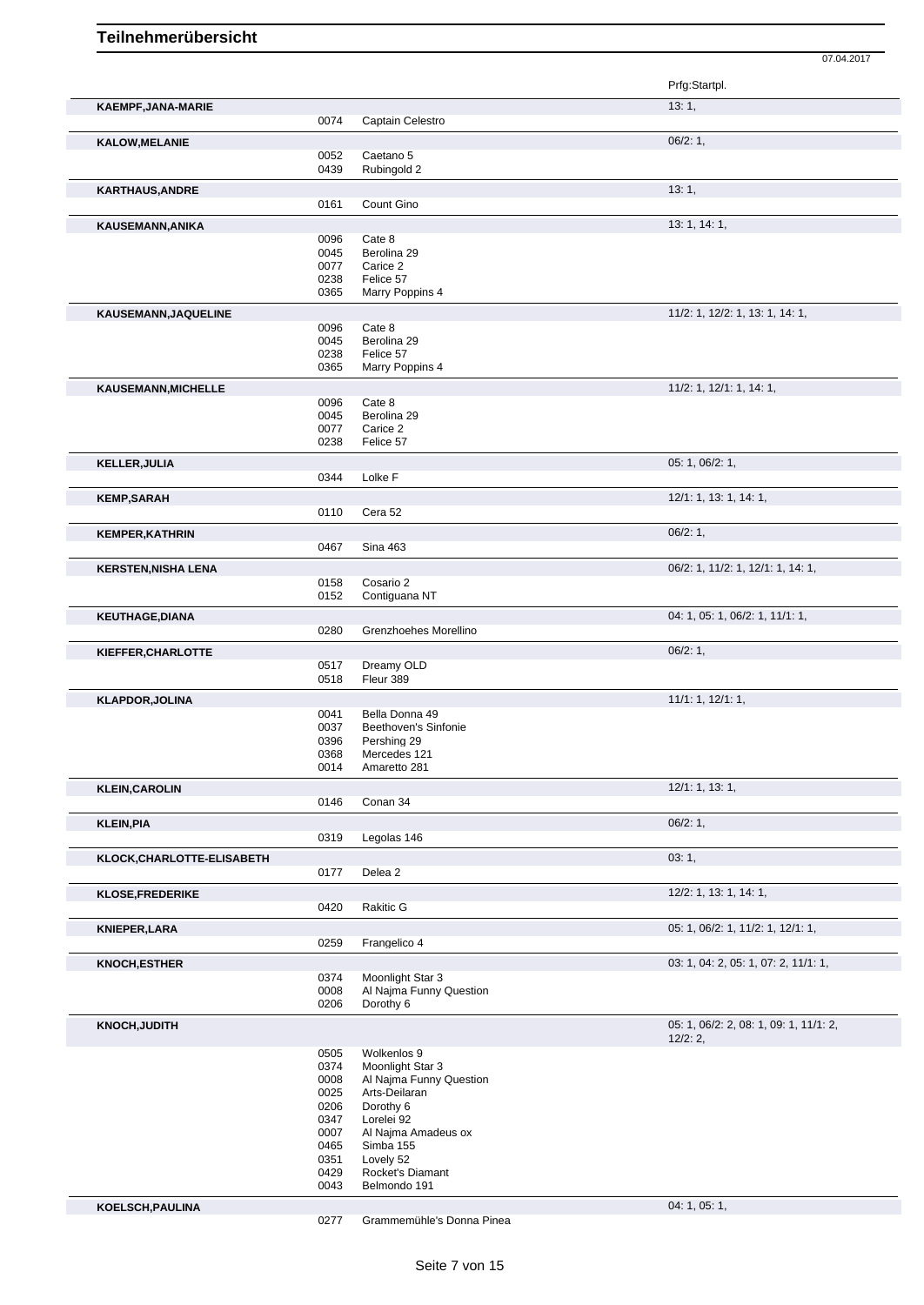|                                |              |                           | Prfg:Startpl.                            |
|--------------------------------|--------------|---------------------------|------------------------------------------|
| <b>KOENEMUND, BEATE</b>        |              |                           | 10:1,                                    |
|                                | 0050         | Buenos Aires 9            |                                          |
|                                | 0108         | Cedrik 18                 |                                          |
|                                | 0491         | Ukulele 3                 |                                          |
| KOLZEM, KATHARINA              |              |                           | 06/2:1,                                  |
|                                | 0285         | Hey Polly Pocket          |                                          |
|                                |              |                           | 06/2:1,                                  |
| KORTE, INGA                    | 0190         | Diamonds Donna W          |                                          |
|                                |              |                           |                                          |
| <b>KREUTZER, NORBERT</b>       |              |                           | 08: 1, 09: 1, 10: 1, 13: 3,              |
|                                | 0318<br>0189 | Le Petit Soleil YS        |                                          |
|                                | 0033         | Diacontara<br>Balouness 3 |                                          |
|                                | 0028         | Badenia 3                 |                                          |
|                                | 0042         | Bellevue 120              |                                          |
|                                |              |                           | 05: 2, 06/2: 2, 11/2: 1, 12/1: 1, 14: 1, |
| <b>KRIEGESKORTE,UTE</b>        | 0378         | Nero Star                 |                                          |
|                                | 0473         | Skyfall 2                 |                                          |
|                                | 0356         | Lukas 948                 |                                          |
| <b>KROEMER, SOPHIE</b>         |              |                           | 01:1,                                    |
|                                | 0528         | Anke                      |                                          |
|                                |              |                           |                                          |
| <b>KROPSCH, JANINA</b>         |              |                           | 05: 1, 06/2: 1,                          |
|                                | 0485         | <b>Susi 1237</b>          |                                          |
| <b>KRUPKA, VICTORIA</b>        |              |                           | $11/2$ : 1, $12/1$ : 1,                  |
|                                | 0059         | California Blee           |                                          |
| KUECH, SVENJA                  |              |                           | 13:1,                                    |
|                                | 0117         | Charleroi 4               |                                          |
| <b>KUERBI, JOLYNN</b>          |              |                           | 01:1,                                    |
|                                | 0522         | Galito                    |                                          |
|                                |              |                           |                                          |
| KUHBIER, PAULA                 |              |                           | 04: 1, 05: 1,                            |
|                                | 0274<br>0217 | Goldiano 2<br>Enno 52     |                                          |
|                                |              |                           |                                          |
| KUNZ, LINDA                    |              |                           | 12/1: 1, 13: 1,                          |
|                                | 0303         | Lady in black 15          |                                          |
| LAUSBERG, AGNES                |              |                           | 04:1,                                    |
|                                | 0163         | Cuba Libre 52             |                                          |
| LAUSBERG, CHRISTIAN            |              |                           | $11/2$ : 1, $12/1$ : 1,                  |
|                                | 0163         | Cuba Libre 52             |                                          |
| LEGLER, SVENJA                 |              |                           | 04:1,                                    |
|                                | 0353         | <b>Lucky Starlight</b>    |                                          |
|                                | 0263         | Fuchur 76                 |                                          |
| <b>LEHMANN, SIMONE</b>         |              |                           | 11/2: 1, 12/1: 1, 13: 1,                 |
|                                | 0099         | Catness 3                 |                                          |
|                                |              |                           |                                          |
| LEIPOLD, ULRIKE                | 0032         | Baljano                   | $12/2$ : 2, 13: 2,                       |
|                                | 0448         | Santos 809                |                                          |
|                                | 0210         | Dyta - S                  |                                          |
| <b>LENORT, ALINA MARIE</b>     |              |                           | 11/1: 2, 12/1: 2, 14: 1,                 |
|                                | 0311         | Lancelot S 3              |                                          |
|                                | 0164         | Cucumba                   |                                          |
|                                |              |                           | 07:2,                                    |
| <b>LENORT, MARA</b>            | 0311         | Lancelot S 3              |                                          |
|                                |              |                           |                                          |
| LEPPERHOFF, ALEXANDRA          |              |                           | 05:1,                                    |
|                                | 0376         | Nando 521                 |                                          |
| LEPPERHOFF, ARMIN              |              |                           | 04: 1, 05: 1,                            |
|                                | 0381         | No Angel 15               |                                          |
| <b>LINNIG, FABIAN</b>          |              |                           | $12/2$ : 1, 13: 1,                       |
|                                | 0402         | Prada 24                  |                                          |
|                                | 0076         | Cara Mia 116              |                                          |
| <b>LOECKER, STINA</b>          |              |                           | 13:2,                                    |
|                                | 0371         | Miss Marple 149           |                                          |
|                                | 0413         | Quibelle 16               |                                          |
| <b>LORI, SILKE</b>             |              |                           | 06/2:1,                                  |
|                                | 0260         | Frauenheld SLR            |                                          |
|                                |              |                           |                                          |
| <b>LUETTICKE,LEA</b>           | 0312         | Larina 130                | $11/2$ : 1, $12/2$ : 1,                  |
|                                |              |                           |                                          |
| <b>MAEDJE DR., SILKE</b>       |              |                           | 11/2:1,                                  |
|                                | 0090         | Casanova 437              |                                          |
| <b>MAEDJE, JENNIFER SHAUNA</b> |              |                           | 12/1: 1, 13: 1,                          |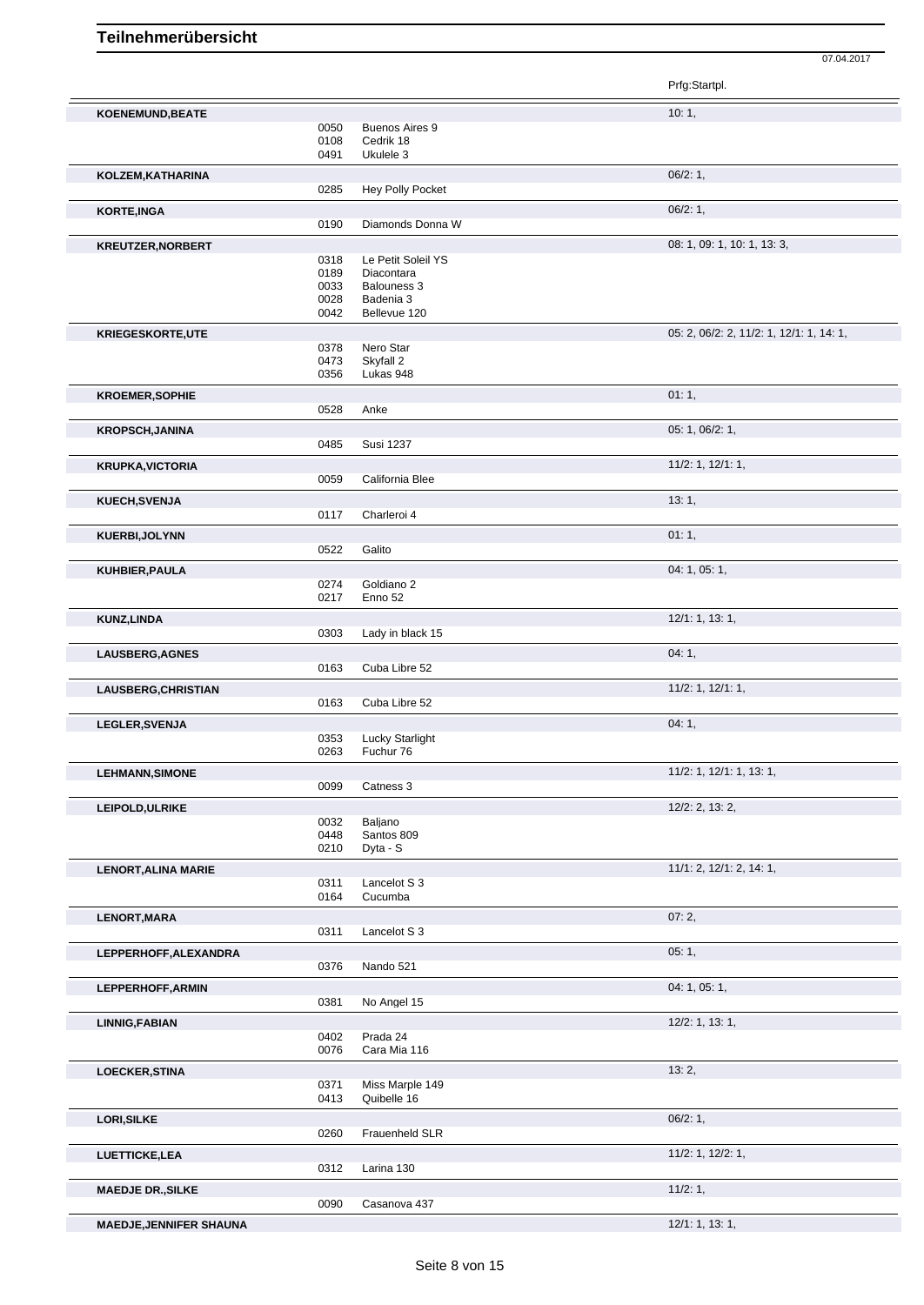|                                |              |                           | Prfg:Startpl.                              |
|--------------------------------|--------------|---------------------------|--------------------------------------------|
|                                | 0490         | Traumtänzer 29            |                                            |
| <b>MAIER, PINA</b>             |              |                           | 10:1,                                      |
|                                | 0164         | Cucumba                   |                                            |
|                                | 0078         | Carlchen 85               |                                            |
| <b>MANZ, ANTONIA MARIE</b>     |              |                           | 01:1,                                      |
|                                | 0215         | Enjoy 74                  |                                            |
| <b>MANZ, JOHANNA ALINA</b>     |              |                           | 03:1,                                      |
|                                | 0215         | Enjoy 74                  |                                            |
| <b>MARENBACH, HEIDI</b>        |              |                           | 12/1: 1, 13: 1, 14: 1,                     |
|                                | 0044         | Bernice 12                |                                            |
|                                |              |                           | 04:1,                                      |
| <b>MAUER, KIRSTEN</b>          | 0220         | Eskita                    |                                            |
|                                |              |                           |                                            |
| <b>MECKEL, KIRA</b>            |              |                           | 04: 1, 05: 1,                              |
|                                | 0213         | El Banou                  |                                            |
| <b>MEIER, JACQUELINE</b>       |              |                           | 04: 1, 05: 1, 13: 2, 14: 1,                |
|                                | 0112         | Chablis 142               |                                            |
|                                | 0346<br>0460 | Lordana 42<br>Shalimar M. |                                            |
|                                |              |                           |                                            |
| <b>MEISSNER, DOMINIQUE</b>     |              |                           | 04:1,                                      |
|                                | 0287         | Horatio 21                |                                            |
| <b>MENGEL, MELANIE</b>         |              |                           | 06/3:2                                     |
|                                | 0316         | Laurena <sub>6</sub>      |                                            |
|                                | 0196         | Ditha                     |                                            |
| <b>MENGEL, SARA</b>            |              |                           | 01:1,                                      |
|                                | 0512         | Ricarda                   |                                            |
| <b>MERKELBACH, INA</b>         |              |                           | 05:1,                                      |
|                                | 0425         | Riposte 2                 |                                            |
| <b>MESSERSCHMIDT, GABRIELE</b> |              |                           | 06/3:1,                                    |
|                                | 0018         | Amy 289                   |                                            |
|                                |              |                           |                                            |
| <b>MEURER, NATASCHA</b>        | 0191         | Diego 299                 | 06/3:1,                                    |
|                                |              |                           |                                            |
| <b>MEX, CARA MARIA</b>         |              |                           | 01: 1, 03: 1,                              |
|                                | 0356         | Lukas 948                 |                                            |
| <b>MINTROP,LINA</b>            |              |                           | 05: 2, 06/3: 1,                            |
|                                | 0426         | Riverdance E              |                                            |
|                                | 0462         | Shogun 134                |                                            |
| <b>MISSING, NATASCHA</b>       |              |                           | 13:1,                                      |
|                                | 0017         | Amelie 49                 |                                            |
| <b>MITSCHKE, SHANNA</b>        |              |                           | $11/2:1$ ,                                 |
|                                | 0244         | Fine Pleasure             |                                            |
| <b>MOHLER, CAROLIN</b>         |              |                           | 08: 1, 09: 1, 13: 2, 14: 1,                |
|                                | 0299         | La Jolie 47               |                                            |
|                                | 0406         | Quai 2                    |                                            |
|                                | 0181         | Der kleine Prinz 22       |                                            |
| <b>MOOS, JUDITH</b>            |              |                           | 12/2: 1, 13: 1, 14: 1,                     |
|                                | 0136         | Clara W                   |                                            |
| <b>MUEFFELER, NINA</b>         |              |                           | 08: 1, 10: 1,                              |
|                                | 0154         | Convisto DR               |                                            |
| <b>MUELLER, MELISSA</b>        |              |                           | 04: 1, 05: 1, 06/3: 1, 08: 2, 09: 2, 11/2: |
|                                |              |                           | 1, 12/1: 1, 13: 1, 14: 1,                  |
|                                | 0087         | Carry 74                  |                                            |
|                                | 0478         | Spartacus 15              |                                            |
|                                | 0103<br>0034 | Caya 38<br>Bayan 12       |                                            |
|                                | 0060         | Calina 103                |                                            |
|                                | 0126         | Chester 341               |                                            |
|                                | 0278         | Grappa 85                 |                                            |
| MUELLER, SARAH                 |              |                           | $11/2$ : 1, $12/1$ : 1,                    |
|                                | 0234         | Farouche 61               |                                            |
| NASSE, TERESA KATHARINA        |              |                           | 04: 1, 05: 1,                              |
|                                | 0040         | Belissa K                 |                                            |
|                                |              |                           |                                            |
| NEUHOFF, JULIA                 | 0520         | Cinderella                | 01:1,                                      |
|                                |              |                           |                                            |
| <b>NEUHOFF, SILKE</b>          |              |                           | 05: 1, 06/3: 1,                            |
|                                | 0173         | Darya 5                   |                                            |
| <b>NEUMANN, JEANNINE</b>       |              |                           | 04: 1, 05: 1,                              |
|                                | 0328         | Lia Pearl                 |                                            |

07.04.2017

**NEUMANN,JUERGEN** 10: 1,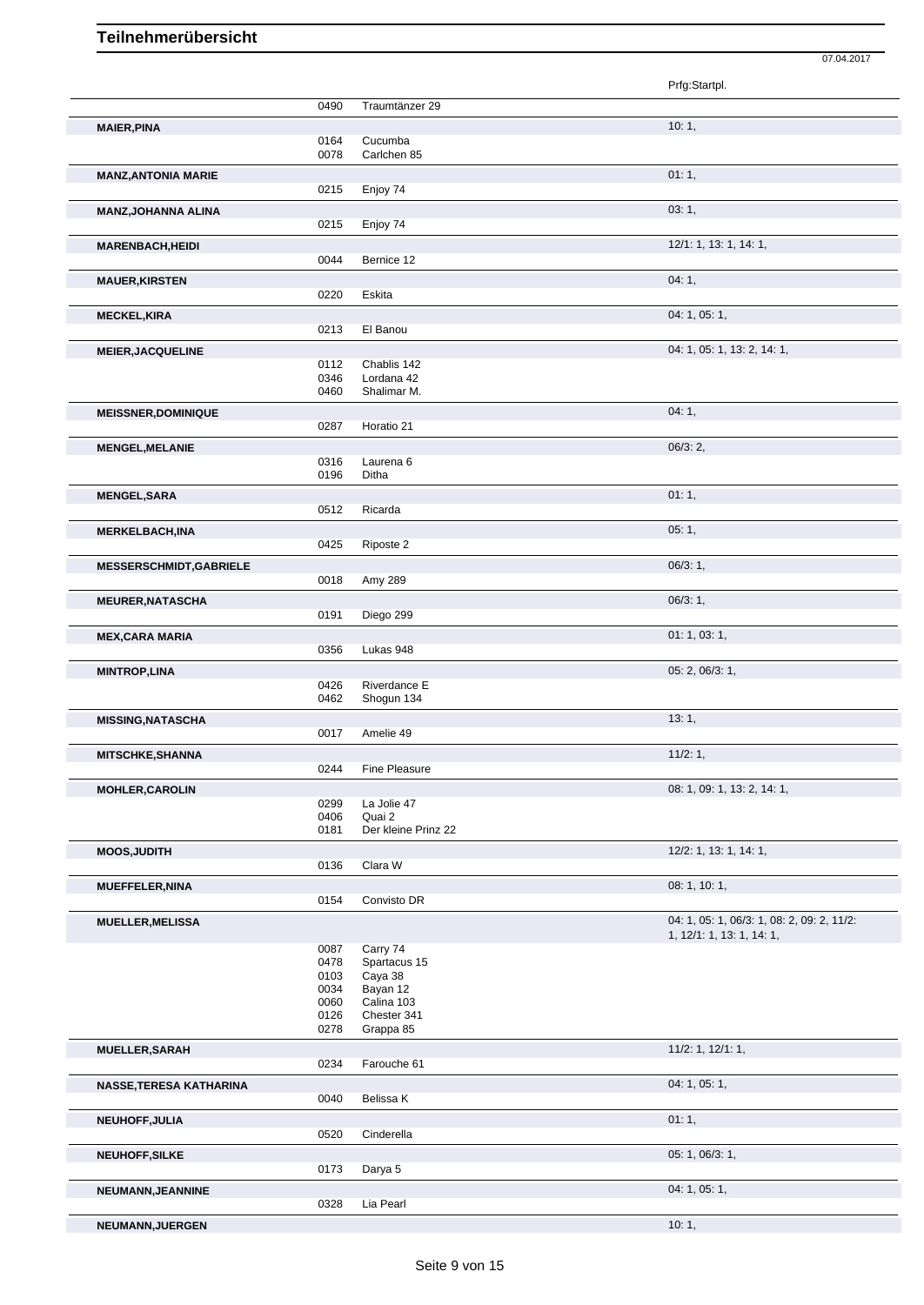|                                |              |                        | Prfg:Startpl.                      |
|--------------------------------|--------------|------------------------|------------------------------------|
|                                | 0271         | Giovanni 191           |                                    |
|                                |              |                        |                                    |
| NEUMANN, NATHALIE              | 0062         | Caluna 21              | 11/2:1,                            |
|                                |              |                        |                                    |
| NICKEL, ARND                   | 0120         | Charlotte 173          | $12/2$ : 1, 14: 1,                 |
|                                | 0414         | Quick Luisa            |                                    |
|                                | 0098         | Catinka 29             |                                    |
|                                | 0147         | Concreta               |                                    |
| NIEHUS, CHIARA                 |              |                        | 05: 1, 06/3: 1,                    |
|                                | 0182         | Desireless 2           |                                    |
| NOLL, LENA                     |              |                        | $11/2$ : 1, $12/1$ : 1,            |
|                                | 0335         | Lisa 1175              |                                    |
|                                |              |                        | 06/3:1,                            |
| <b>NOLTE, STEPHANIE</b>        | 0291         | Je m'appelle Püppi     |                                    |
|                                |              |                        |                                    |
| <b>NOSBACH, MICHELE LORENE</b> | 0122         | Charming Boy 57        | $11/2$ : 1, $12/1$ : 1,            |
|                                |              |                        |                                    |
| <b>ODENTHAL, MATTHIAS</b>      |              |                        | $06/3:1$ ,                         |
|                                | 0227         | Faible 112             |                                    |
| OLTZE, ANGELA                  |              |                        | 06/3:1,                            |
|                                | 0036         | Be my Bert             |                                    |
| <b>OPPELT, NICOLE</b>          |              |                        | $11/2$ : 1, $12/1$ : 1,            |
|                                | 0435         | Rosewell 2             |                                    |
| <b>OTTMANN, WIEBKE</b>         |              |                        | 03: 1, 04: 1,                      |
|                                | 0292         | Joanna 15              |                                    |
| PAGENKEMPER, CLAUDIA           |              |                        | 04: 1, 05: 1,                      |
|                                | 0188         | Diacara                |                                    |
| PASTOR, TATJANA                |              |                        | 11/2: 1, 12/2: 1,                  |
|                                | 0116         | Chapman 57             |                                    |
|                                |              |                        |                                    |
| PEITGEN, SYLVIA                | 0048         | Blitz 312              | 06/3:1,                            |
|                                |              |                        |                                    |
| PETER, LEON                    |              |                        | $12/2$ : 1, 13: 1,                 |
|                                | 0486<br>0166 | Talis 7<br>Cylexus     |                                    |
|                                |              |                        | 04: 1, 05: 1,                      |
| PETZOLD, HANNAH                | 0261         | Freya von Reuschenberg |                                    |
|                                |              |                        | 12/2:1,                            |
| PFINGST, JASMINA               | 0419         | Quorona                |                                    |
|                                |              |                        |                                    |
| POEHLMANN, JANA                | 0290         |                        | 07:2,                              |
|                                | 0013         | lvy 14<br>Amaretto 275 |                                    |
|                                |              |                        |                                    |
| POHL, TIM                      | 0152         | Contiguana NT          | 14:1,                              |
|                                | 0121         | Charly 1580            |                                    |
|                                | 0061         | Call of Duty 3         |                                    |
|                                | 0449         | Santos 842             |                                    |
| POLLOK, MAYA                   |              |                        | 03:1,                              |
|                                | 0493         | Unot                   |                                    |
| POPESCU, CONSTANTIN            |              |                        | 08: 2, 09: 3, 10: 3, 13: 2, 14: 1, |
|                                | 0414         | Quick Luisa            |                                    |
|                                | 0098         | Catinka 29             |                                    |
|                                | 0147         | Concreta               |                                    |
|                                | 0091<br>0141 | Casaria 2<br>Coco 337  |                                    |
|                                |              |                        |                                    |
| PORSCHEN, EMILY                | 0072         | Capitano B             | 06/3:1,                            |
|                                |              |                        |                                    |
| POTT, MAJA                     |              |                        | $12/2$ : 1, 13: 1,                 |
|                                | 0212         | Eibisch                |                                    |
| <b>PUETZ, DOREEN</b>           |              |                        | 10: 1, 13: 2,                      |
|                                | 0337         | Lissa 24               |                                    |
|                                | 0016         | Amber 117              |                                    |
| <b>PULSTER, MARIE</b>          |              |                        | 03: 1, 07: 1,                      |
|                                | 0410         | Queen of Glory 5       |                                    |
| QUIRRENBACH,LISA               |              |                        | 07: 1, 11/1: 2, 12/1: 1, 14: 1,    |
|                                |              |                        |                                    |
|                                | 0102         | Cavolino               |                                    |
|                                | 0086         | Carristo               |                                    |
| RAHN, KATJA                    | 0081         | Carlos 640             | 12/1: 1, 14: 1,                    |

07.04.2017

**RAIDA,ANKE** 05: 1,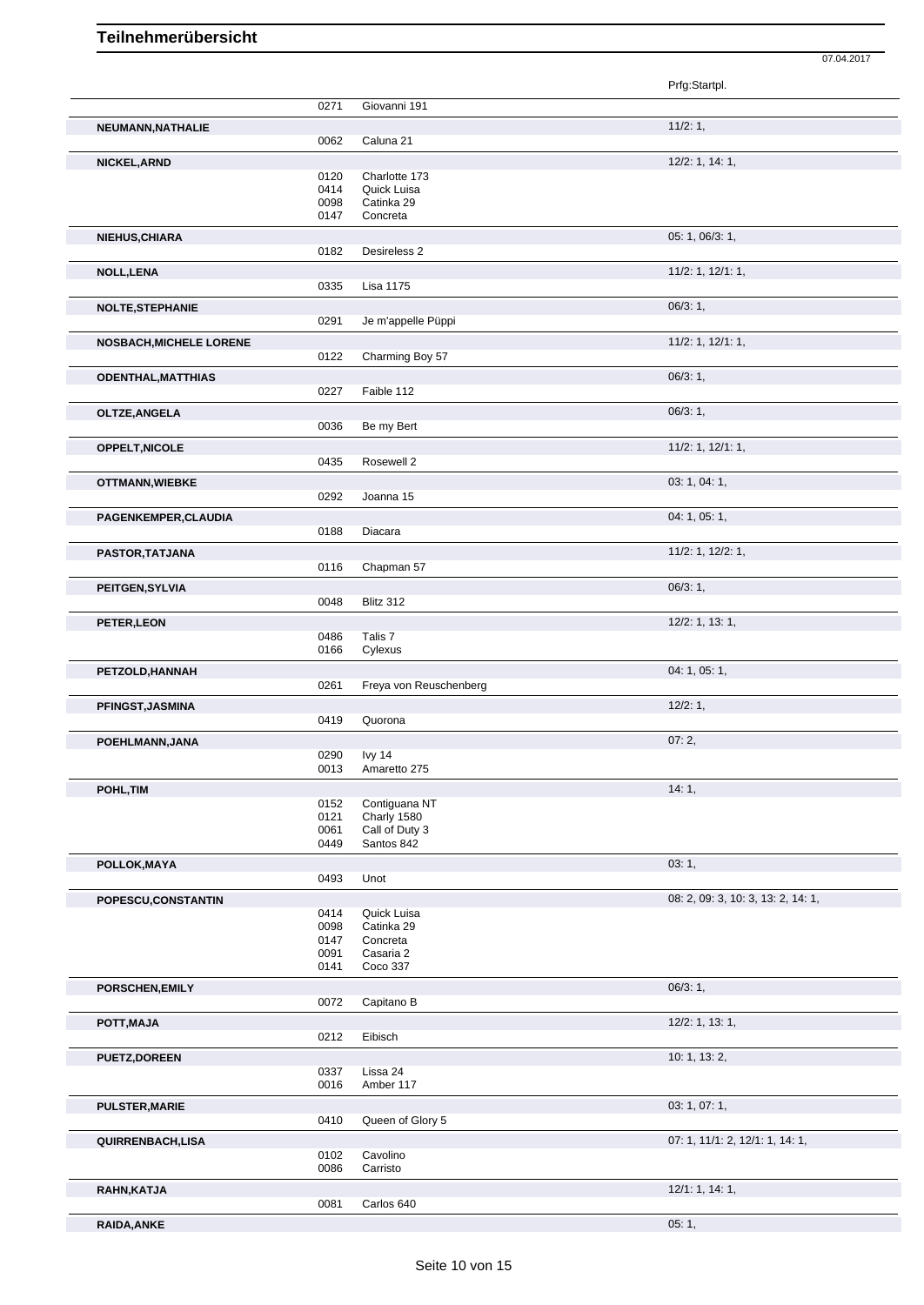|                             |              |                                | Prfg:Startpl.                     |  |
|-----------------------------|--------------|--------------------------------|-----------------------------------|--|
|                             | 0219         | Eric von Gaxel                 |                                   |  |
| <b>REININGHAUS, ANKE</b>    |              |                                | 08: 2, 09: 2, 10: 2, 13: 1,       |  |
|                             | 0342         | Lloyd W                        |                                   |  |
|                             | 0133<br>0231 | Cincinnati W<br>Fantomas W     |                                   |  |
|                             |              |                                |                                   |  |
| RIEDE, KATHARINA            | 0095         | Catch a Smile 5                | 08: 1, 09: 1, 12/1: 1, 13: 1,     |  |
|                             | 0405         | Prinzessin Lotte von Conthargo |                                   |  |
| <b>RISCHE, ANNE</b>         |              |                                | 01:1,                             |  |
|                             | 0338         | Lissy 529                      |                                   |  |
|                             | 0382         | No Mercy 11                    |                                   |  |
| <b>RIZZA, DENIS</b>         |              |                                | $12/2$ : 2, 13: 1,                |  |
|                             | 0273<br>0270 | Golden Star O<br>Ginevra 8     |                                   |  |
|                             |              |                                |                                   |  |
| <b>ROSEN, JUDITH</b>        | 0225         | Exupery 6                      | 11/2: 2, 12/1: 1,                 |  |
|                             | 0009         | Alfa 71                        |                                   |  |
| ROSS, SHANA                 |              |                                | $11/2$ : 1, $12/2$ : 1,           |  |
|                             | 0135         | Cita 44                        |                                   |  |
| <b>RULOFF, MAREN</b>        |              |                                | 06/3:1,                           |  |
|                             | 0250         | Flamur pur                     |                                   |  |
| SCHAETZMUELLER, CHIARA      |              |                                | 04: 1, 05: 1,                     |  |
|                             | 0378         | Nero Star                      |                                   |  |
|                             | 0356         | Lukas 948                      |                                   |  |
| SCHAFHIRT, JOHANNA SOPHIE   |              |                                | 01:1,                             |  |
|                             | 0338<br>0382 | Lissy 529<br>No Mercy 11       |                                   |  |
|                             |              |                                |                                   |  |
| <b>SCHEID, CORALIE</b>      | 0169         | Daleonardo                     | 04: 1, 05: 1,                     |  |
|                             |              |                                |                                   |  |
| <b>SCHELLE, LAURA</b>       | 0487         | Tarkan GL                      | $12/2$ : 1, 13: 1,                |  |
|                             | 0441         | Ruck Zuck 5                    |                                   |  |
|                             | 0509         | Zamek                          |                                   |  |
| <b>SCHERER, MALIN</b>       |              |                                | 01:1,                             |  |
|                             | 0527         | Danko                          |                                   |  |
| <b>SCHEWE, BIRGIT</b>       |              |                                | 06/3:1,                           |  |
|                             | 0233         | Farinelli 26                   |                                   |  |
| <b>SCHIFFBAUER, JULIANE</b> |              |                                | 12/2: 1, 13: 1,                   |  |
|                             | 0325         | Leonardo 851                   |                                   |  |
| <b>SCHIFFERS, LISANN</b>    | 0185         |                                | 06/3:1,                           |  |
|                             |              | Develino 3                     |                                   |  |
| <b>SCHIRP, HANNAH SOFIE</b> |              | Finesse K2                     | 04: 1, 06/3: 2,                   |  |
|                             | 0245<br>0228 | Falcone 13                     |                                   |  |
| <b>SCHIRP, TABEA</b>        |              |                                | 01:1,                             |  |
|                             | 0245         | Finesse K2                     |                                   |  |
| <b>SCHIRP, UNDINE</b>       |              |                                | 04:1,                             |  |
|                             | 0236         | Feedback 29                    |                                   |  |
| <b>SCHLINGMANN, TINA</b>    |              |                                | 06/3:1,                           |  |
|                             | 0314         | Latenight 2                    |                                   |  |
| <b>SCHMEISSER, JANA</b>     |              |                                | 11/2: 2, 12/2: 2, 14: 1,          |  |
|                             | 0392         | Pedro 1089                     |                                   |  |
|                             | 0322         | Lenoks Jay                     |                                   |  |
|                             | 0510         | Zojack Jay                     |                                   |  |
| <b>SCHMEYKAL, SHERINE</b>   |              |                                | 01:1,                             |  |
|                             | 0526         | Jolly Jumper                   |                                   |  |
| <b>SCHMIDT, JEANNETTE</b>   |              |                                | 06/3:1,                           |  |
|                             | 0496         | Veronice 2                     |                                   |  |
| <b>SCHMIDTHAUS, LAUREEN</b> | 0506         | Wonderful Joke                 | 11/1: 1, 12/1: 1,                 |  |
|                             |              |                                |                                   |  |
| SCHMIED, ALEXANDRA          | 0499         | Waltraud 31                    | 04: 1, 05: 1,                     |  |
|                             |              |                                |                                   |  |
| <b>SCHMITZ, MIRIAM</b>      | 0284         | Herzblatt 29                   | 10: 1, 13: 1,                     |  |
|                             | 0418         | Quismy                         |                                   |  |
| <b>SCHMITZ,UTE</b>          |              |                                | 05: 2, 06/3: 1, 11/2: 1, 12/1: 1, |  |
|                             | 0216         | Enjoy Ebony                    |                                   |  |
|                             | 0209         | Dynastie S                     |                                   |  |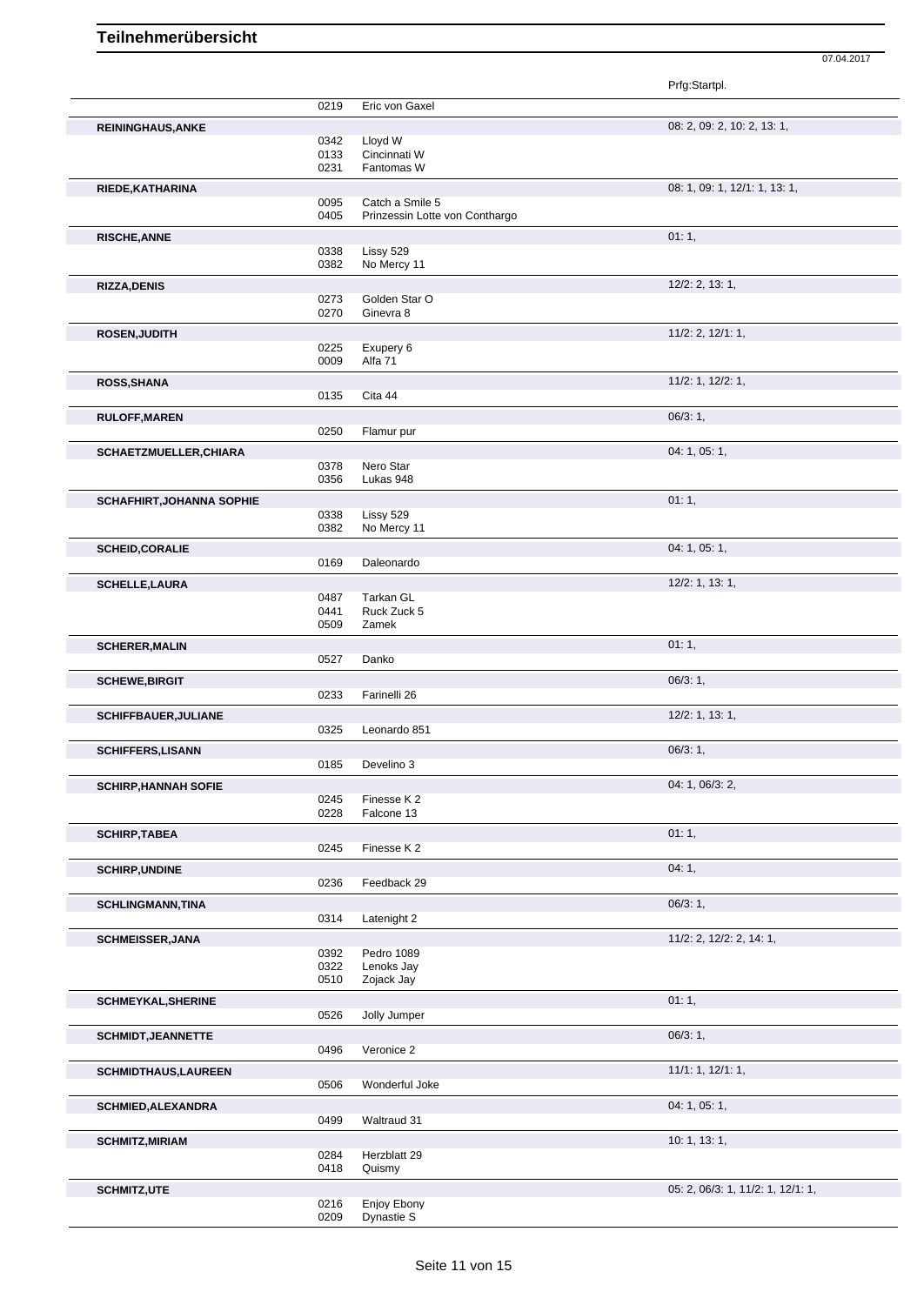|                                    |              |                                 | 07.04.2017           |  |
|------------------------------------|--------------|---------------------------------|----------------------|--|
|                                    |              |                                 | Prfg:Startpl.        |  |
| <b>SCHMITZ-HEINEN, JULIE SOFIE</b> |              |                                 | 01: 1, 07: 1,        |  |
|                                    | 0049         | <b>Brantops Versace</b>         |                      |  |
| <b>SCHMOHEL, SUSANNE</b>           |              |                                 | $06/3:1$ ,           |  |
|                                    | 0180         | Demino                          |                      |  |
| SCHNEIDER, GENEVIEVE-SOPHIE        |              |                                 | 12/1: 1, 14: 1,      |  |
|                                    | 0252         | Fleurencia B                    |                      |  |
| SCHNEIDER, HANNAH FRANZISKA P      |              |                                 | 04:1,                |  |
|                                    | 0115         | Chap 59                         |                      |  |
| <b>SCHNEIDER, JULIA</b>            | 0138         | Cleopatra ES                    | 04: 1, 05: 1,        |  |
|                                    | 0175         | Deborah ES                      |                      |  |
| <b>SCHNEIDER, MADELAINE</b>        |              |                                 | 11/1: 1, 12/1: 1,    |  |
|                                    | 0272         | Glorious The King               |                      |  |
| <b>SCHNICKMANN, MARIE</b>          |              |                                 | 05: 1, 06/3: 1,      |  |
|                                    | 0391         | Pedro 1022<br>Chili Chocolate 5 |                      |  |
|                                    | 0130         |                                 |                      |  |
| <b>SCHOLZ, ANNIKA</b>              | 0100         | Catokia DF                      | 08: 1, 09: 1,        |  |
|                                    |              |                                 | 13:1,                |  |
| <b>SCHREIBER, SARAH</b>            | 0264         | Fynn 8                          |                      |  |
| <b>SCHUECHEN, SINA</b>             |              |                                 | 07:1,                |  |
|                                    | 0305         | Lady-Odette                     |                      |  |
| <b>SCHULTE, CHRISTOPHER</b>        |              |                                 | 04: 1, 05: 1,        |  |
|                                    | 0315         | Latjoo 3                        |                      |  |
| <b>SCHULTE, NATALIE</b>            |              |                                 | 04:1,                |  |
|                                    | 0159         | Cosmic Maggie                   |                      |  |
| <b>SCHULZE, BRITTA</b>             |              |                                 | 06/3:1,              |  |
|                                    | 0507         | Yosemite 3                      |                      |  |
| <b>SCHWARZ, CAROLINA</b>           | 0468         | Sinai 14                        | 11/2:1,              |  |
|                                    |              |                                 |                      |  |
| <b>SEINSCHE, KYRA</b>              | 0373         | Monty Havanero                  | 04:1,                |  |
| SELBACH, REBECCA                   |              |                                 | 02:1,                |  |
|                                    | 0526         | Jolly Jumper                    |                      |  |
| <b>SEUSTER, SOPHIA CATHERINE</b>   |              |                                 | 06/3:1,              |  |
|                                    | 0427         | Robbi-Ray                       |                      |  |
| SIEBEL, ANNALENA                   |              |                                 | 11/2: 1, 12/1: 1,    |  |
|                                    | 0441         | Ruck Zuck 5                     |                      |  |
| SIEBEL, CARINA                     |              |                                 | 06/3:1,              |  |
|                                    | 0436         | Royal Lady 34                   |                      |  |
| SIEBERZ, JULIA                     | 0082         | Carlos BZ                       | 12/1: 2, 13: 2,      |  |
|                                    | 0243         | Finally de Revel                |                      |  |
| SOLBACH, SARAH                     |              |                                 | 06/3:1,              |  |
|                                    | 0257         | For Set                         |                      |  |
| <b>SOMMER, SIMON</b>               |              |                                 | 13: 2, 14: 1,        |  |
|                                    | 0092<br>0217 | Caspar 217<br>Enno 52           |                      |  |
|                                    |              |                                 | 11/1: 2, 12/1: 2,    |  |
| SONDERMANN, EVA                    | 0249         | Fit for fly                     |                      |  |
|                                    | 0481         | Summer Sunset CH                |                      |  |
| SONDERMANN, MELANIE                |              |                                 | 06/3:1,              |  |
|                                    | 0494         | Up To You                       |                      |  |
| SONDERMANN, SIMON                  |              |                                 | 08: 1, 09: 1, 13: 2, |  |
|                                    | 0148<br>0249 | Condor 535<br>Fit for fly       |                      |  |
|                                    | 0481         | Summer Sunset CH                |                      |  |
|                                    | 0144<br>0119 | Commemorati<br>Charlotta S 3    |                      |  |
|                                    |              |                                 |                      |  |
| <b>SPELTEN, LEONIE MARIE</b>       | 0361         | Madame Bovary R                 | 03: 1, 07: 1,        |  |
|                                    |              |                                 | 12/1: 1, 13: 1,      |  |
| STAHLSCHMIDT, NADINE ISABELL       | 0433         | Ronja 1690                      |                      |  |
|                                    | 0027         | Atlantik 59                     |                      |  |
|                                    | 0354<br>0501 | Lukardo<br>Whisky 370           |                      |  |
| <b>STEIN, LAURA VON</b>            |              |                                 | 10:1,                |  |
|                                    |              |                                 |                      |  |

<sup>0308</sup> Lafayette 185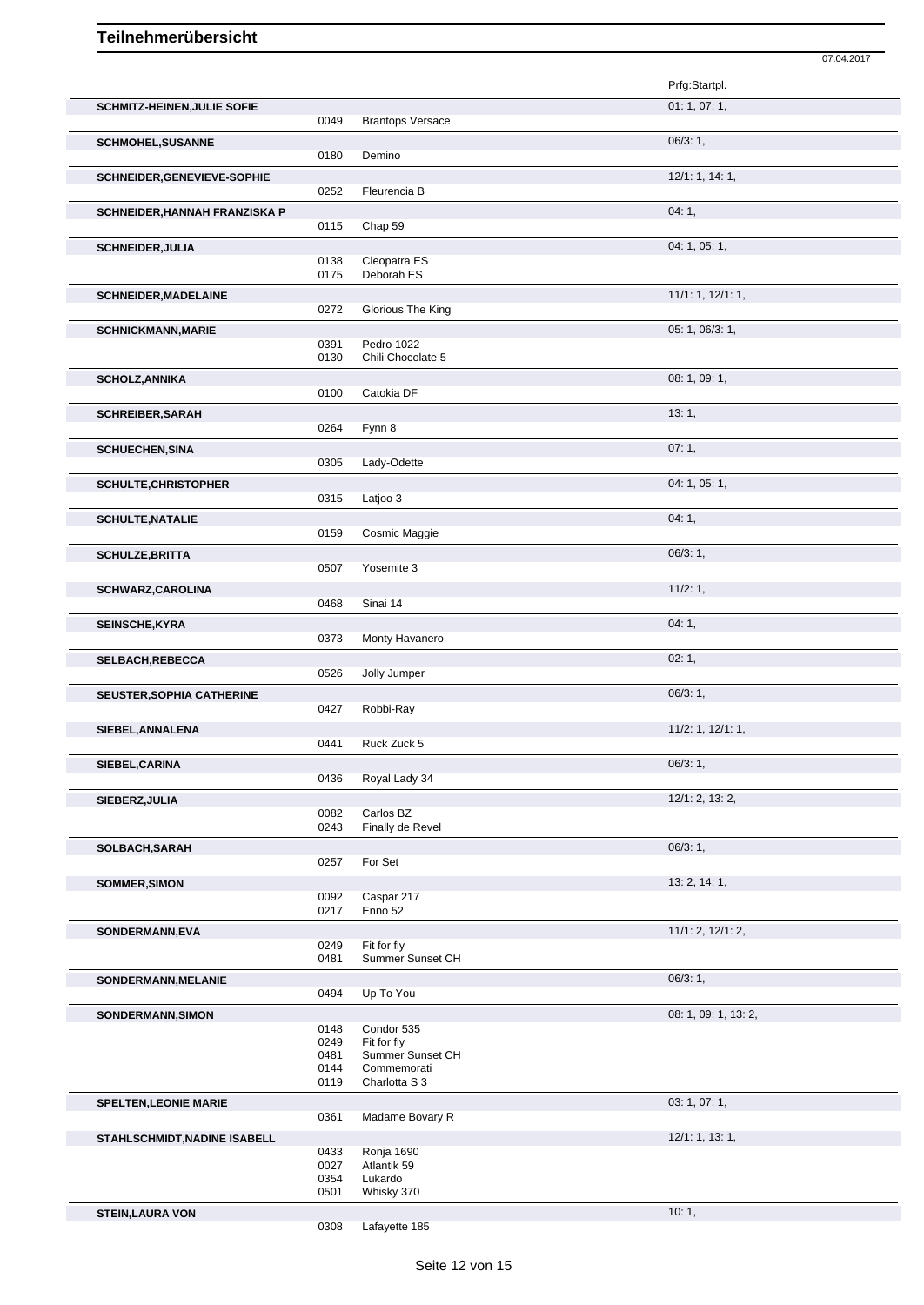|                                |              |                             | Prfg:Startpl.                   |
|--------------------------------|--------------|-----------------------------|---------------------------------|
| <b>STELTER, FINNJA PAULINE</b> |              |                             | 12/1: 1, 13: 1, 14: 1,          |
|                                | 0002         | A soon as possible          |                                 |
| STERZENBACH, LINDA             |              |                             | 11/2: 1, 12/2: 2, 13: 1,        |
|                                | 0300         | La Rochette M 2             |                                 |
|                                | 0362         | Magic Bee                   |                                 |
| <b>STOLTE, WOLFGANG</b>        |              |                             | 09: 1, 10: 1,                   |
|                                | 0375         | My Rose S                   |                                 |
| STUBEL, LARA                   |              |                             | 01:1,                           |
|                                | 0129         | Chila 22                    |                                 |
|                                |              |                             |                                 |
| STUERMER, ISABELLA             | 0528         | Anke                        | 01:1,                           |
|                                |              |                             |                                 |
| STUETTGEN, GABRIELA            |              |                             | $11/2$ : 1, $12/1$ : 1,         |
|                                | 0031         | Balido 4                    |                                 |
| STUMPF, KATHARINA              |              |                             | 08: 1, 09: 1,                   |
|                                | 0198         | Don Calisto 2               |                                 |
| <b>STURSBERG, MAJA</b>         |              |                             | 03:1,                           |
|                                | 0380         | Newcastle Bealtaine         |                                 |
|                                |              |                             |                                 |
| <b>SUERTH, RICARDA</b>         |              |                             | 09: 1, 10: 1,                   |
|                                | 0407         | <b>Quality Caretino</b>     |                                 |
|                                | 0067         | Candice Z                   |                                 |
| <b>SUPE, NICOLE</b>            |              |                             | 05: 1, 11/2: 1, 12/1: 1, 14: 1, |
|                                | 0324         | Leonardo 605                |                                 |
|                                | 0424         | Riccionado                  |                                 |
|                                | 0482         | Sunrise 168                 |                                 |
| TABAK, ANN-KATHRIN             |              |                             | $11/2$ : 1, $12/2$ : 1,         |
|                                | 0504         | Wirbelwind 182              |                                 |
| <b>TELGHEIDER, JANNIK</b>      |              |                             | 04:1,                           |
|                                | 0004         | Aco's Binchen               |                                 |
|                                |              |                             |                                 |
| <b>TELMES, JANE ANN</b>        |              |                             | 03: 1, 04: 1,                   |
|                                | 0204         | Dornika 5                   |                                 |
| <b>TENZER, HANNA</b>           |              |                             | 05: 1, 11/2: 1, 12/1: 1, 14: 1, |
|                                | 0186         | Dewaro                      |                                 |
| <b>TEUSCH, PAULA</b>           |              |                             | 01:1,                           |
|                                | 0523         | Marianne                    |                                 |
|                                |              |                             |                                 |
| THEUNISSEN, UWE                | 0075         | Captain Jack T              | 13: 1, 14: 1,                   |
|                                | 0140         | Clintina 2                  |                                 |
|                                |              |                             |                                 |
| THIEL, CHRISTA                 |              |                             | 04: 1, 05: 1,                   |
|                                | 0428         | Rocco 410                   |                                 |
| THIELMANN, LISA-MARIE          |              |                             | 08: 1, 09: 1, 10: 1,            |
|                                | 0083         | Carlsson B                  |                                 |
|                                | 0105         | Cebulon 12                  |                                 |
|                                | 0456         | Schikkeria                  |                                 |
|                                | 0459<br>0453 | Shaggaluga T<br>Scarabäus T |                                 |
|                                |              |                             |                                 |
| THIEME, JESSICA                |              |                             | 04: 1, 05: 1, 07: 1, 11/2: 1,   |
|                                | 0502         | Wilbie                      |                                 |
| <b>THOMSEN, MAIKE</b>          |              |                             | 06/3:1,                         |
|                                | 0515         | Lovely Dancer 4             |                                 |
|                                |              |                             | 11/2: 1, 12/2: 1,               |
| THULL, JANINE                  | 0020         | Anthony 103                 |                                 |
|                                | 0403         | Primetime 3                 |                                 |
|                                |              |                             |                                 |
| <b>TINSCHER, GERD</b>          |              |                             | 12/1: 1, 14: 1,                 |
|                                | 0289         | Isabelle 45                 |                                 |
| <b>TISCHER, ALIN</b>           |              |                             | 06/3:2,                         |
|                                | 0372         | Mona Lisa 256               |                                 |
|                                | 0480         | Stand up 7                  |                                 |
| <b>TIX, MAXI</b>               |              |                             | 05: 1, 06/3: 1,                 |
|                                | 0001         | A beautiful boy             |                                 |
|                                |              |                             | 13: 2, 14: 1,                   |
| TRAEMANN, NADINE               | 0409         | Quax 50                     |                                 |
|                                | 0150         | Conner <sub>63</sub>        |                                 |
|                                |              |                             |                                 |
| TRAUZOLD, LENA                 |              |                             | 11/2:1,                         |
|                                | 0176         | Delano 88                   |                                 |
| TROGEMANN, ANNA                |              |                             | 11/2: 1, 14: 1,                 |
|                                | 0451         | Saphira 189                 |                                 |
| TSCHOEKE-PLATH, KATJA          |              |                             | 06/3: 2, 12/1: 1,               |
|                                |              |                             |                                 |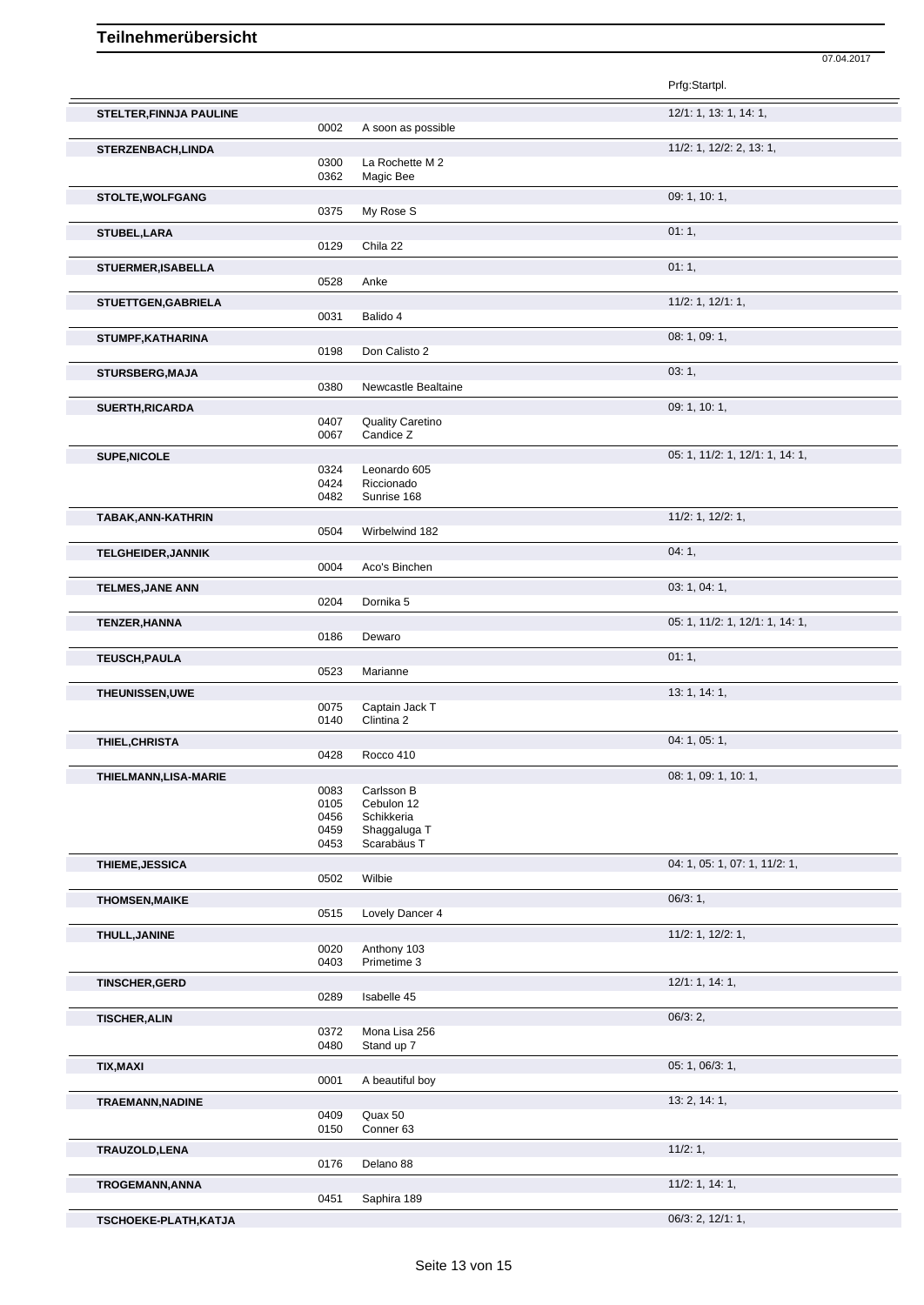|                             |              |                                         | Prfg:Startpl.            |  |
|-----------------------------|--------------|-----------------------------------------|--------------------------|--|
|                             | 0295         | Kallisto 8                              |                          |  |
|                             | 0304         | Lady Lilly L                            |                          |  |
| <b>TUPS, TATJANA</b>        |              |                                         | 06/3:1,                  |  |
|                             | 0035         | Be happy 49                             |                          |  |
| <b>TURK, KAROLIN</b>        |              |                                         | 12/1:1,                  |  |
|                             | 0117         | Charleroi 4                             |                          |  |
| URNER, KIM-CAROLIN          |              |                                         | 11/2:1,                  |  |
|                             | 0124         | Charming Champ 3                        |                          |  |
| UTSCH, KATHARINA            |              |                                         | 08: 1, 11/2: 1,          |  |
|                             | 0200         | Donn Davinci                            |                          |  |
| <b>VOGLER, AMELIE</b>       |              |                                         | 06/3:1,                  |  |
|                             | 0253         | Floress 5                               |                          |  |
| <b>VOLLMANN, MARLEEN</b>    |              |                                         | 04: 1, 05: 1,            |  |
|                             | 0328         | Lia Pearl                               |                          |  |
|                             | 0038         | Belana Ma Belle                         |                          |  |
| VOSS, JANA                  |              |                                         | 04:1,                    |  |
|                             | 0235         | Federleicht 18                          |                          |  |
| <b>WAGNER,FREDERIKE</b>     |              |                                         | 10: 1, 12/1: 1,          |  |
|                             | 0068         | Canogara                                |                          |  |
| <b>WASSER, MAREIKE</b>      |              |                                         | 06/3:1,                  |  |
|                             | 0237         | Feiner Kerl 84                          |                          |  |
| <b>WATZKE,IMKE</b>          |              |                                         | 12/1: 1, 13: 1,          |  |
|                             | 0070         | Canturo's Boy                           |                          |  |
| <b>WEBER, ANKE</b>          |              |                                         | 11/2: 1, 12/2: 1,        |  |
|                             | 0383         | Nobody 241                              |                          |  |
| <b>WEBER, ELEONOR</b>       |              |                                         | 08: 1, 11/1: 1, 12/1: 1, |  |
|                             | 0422         | Remus 298                               |                          |  |
| <b>WEBER, JULIETTE</b>      |              |                                         | 03: 1, 04: 1, 05: 1,     |  |
|                             | 0307<br>0345 | Laeticia 18<br>Looping Loui 2           |                          |  |
|                             |              |                                         | 03: 1, 07: 1,            |  |
| <b>WEGNER, LINDA</b>        | 0030         | Balalaika ES                            |                          |  |
| <b>WEIDINGER, AMELIE</b>    |              |                                         | 07: 2, 11/1: 1, 14: 1,   |  |
|                             | 0248         | Fisicella                               |                          |  |
|                             | 0479         | Speedy Waltmann xx                      |                          |  |
| <b>WEIDNER, NICOLE</b>      |              |                                         | 06/3:1,                  |  |
|                             | 0022         | Ariano v. CJD-Gestüt                    |                          |  |
|                             | 0221<br>0123 | Estano 2<br>Charming Boy S              |                          |  |
|                             | 0450         | Santtu                                  |                          |  |
|                             | 0495         | Veron 15                                |                          |  |
| <b>WEINBERG, ANNE RIEKE</b> |              |                                         | 12/1: 1, 13: 1, 14: 1,   |  |
|                             | 0390         | Panuar T                                |                          |  |
| <b>WESOLEK, ANNIKA</b>      |              |                                         | 08: 1, 09: 1,            |  |
|                             | 0385         | O'Felie                                 |                          |  |
| <b>WICKEREN, LISA VAN</b>   |              |                                         | 03: 1, 07: 1,            |  |
|                             | 0472         | Sisley 8                                |                          |  |
| <b>WIEBELHAUS, JENNIFER</b> |              |                                         | 10:2,                    |  |
|                             | 0205         | Dornröschen 180                         |                          |  |
|                             | 0488         | Thiago 3                                |                          |  |
| WIEDENLUEBBERT, MIRJAM      |              |                                         | 04: 1, 06/3: 1,          |  |
|                             | 0404<br>0394 | <b>Principal Pepe</b><br>Penny Lane 306 |                          |  |
|                             |              |                                         |                          |  |
| <b>WIEGAND, MANOU</b>       | 0524         | Courage                                 | 01:1,                    |  |
|                             |              |                                         | 10: 1, 11/2: 1, 14: 1,   |  |
| <b>WIESNER, CONSTANZE</b>   | 0085         | Carmelito 8                             |                          |  |
|                             | 0101         | Cavallino 38                            |                          |  |
| <b>WILHELM, SUSANNE</b>     |              |                                         | 06/3:1,                  |  |
|                             | 0203         | Dornenliebe                             |                          |  |
| <b>WILLER, CHAYENNE</b>     |              |                                         | 01:1,                    |  |
|                             | 0525         | Lord Ludwig V                           |                          |  |
| <b>WILLMANN, MANUELA</b>    |              |                                         | 04: 2, 05: 2,            |  |
|                             | 0179         | Deluna 4                                |                          |  |
|                             | 0474         | Skyline 85                              |                          |  |
| <b>WILLMANN, SANDRA</b>     |              |                                         | 12/2: 1, 13: 1, 14: 1,   |  |

07.04.2017

0388 Palermo 261 0300 La Rochette M 2